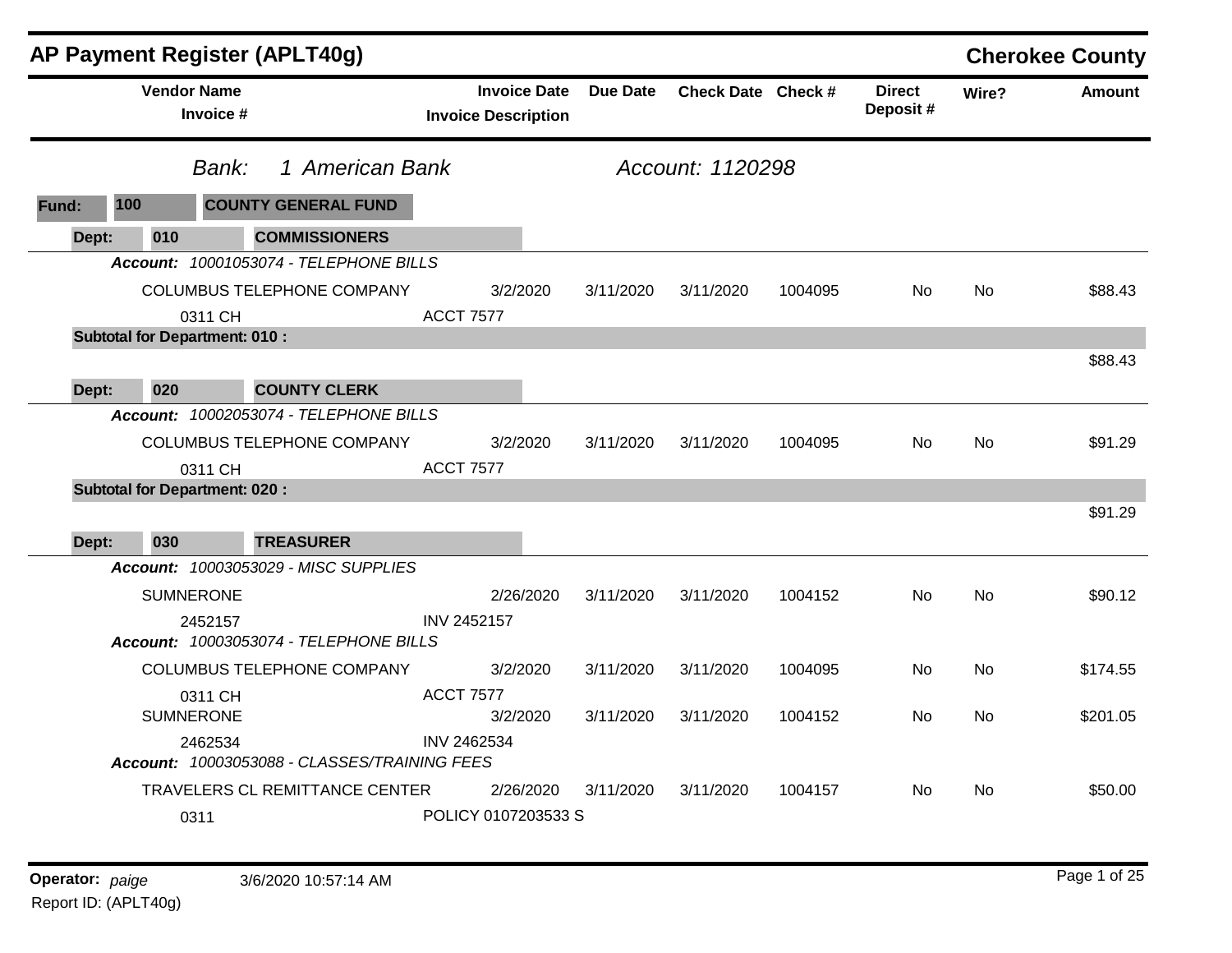|       |                                      | <b>AP Payment Register (APLT40g)</b>            |                                                   |                 |                    |         |                           |           | <b>Cherokee County</b> |
|-------|--------------------------------------|-------------------------------------------------|---------------------------------------------------|-----------------|--------------------|---------|---------------------------|-----------|------------------------|
|       | <b>Vendor Name</b><br>Invoice #      |                                                 | <b>Invoice Date</b><br><b>Invoice Description</b> | <b>Due Date</b> | Check Date Check # |         | <b>Direct</b><br>Deposit# | Wire?     | <b>Amount</b>          |
|       |                                      | TRAVELERS CL REMITTANCE CENTER                  | 2/26/2020                                         | 3/11/2020       | 3/11/2020          | 1004157 | No                        | No        | \$50.00                |
|       | 0311 TR                              |                                                 | POLICY 0107203530 S                               |                 |                    |         |                           |           |                        |
|       | <b>Subtotal for Department: 030:</b> |                                                 |                                                   |                 |                    |         |                           |           |                        |
| Dept: | 040                                  | <b>ATTORNEY</b>                                 |                                                   |                 |                    |         |                           |           | \$565.72               |
|       |                                      | Account: 10004053021 - PRINTING/OFFICE SUPPLIES |                                                   |                 |                    |         |                           |           |                        |
|       | <b>TDS SERVICE</b>                   |                                                 | 3/2/2020                                          | 3/11/2020       | 3/11/2020          | 1004153 | No                        | No.       | \$12.73                |
|       | 112360                               |                                                 | <b>INV 112360</b>                                 |                 |                    |         |                           |           |                        |
|       |                                      | ETTINGER'S OFFICE SUPPLY                        | 3/2/2020                                          | 3/11/2020       | 3/11/2020          | 1004108 | No                        | No        | \$72.98                |
|       | 5268550                              | Account: 10004053030 - GASOLINE                 | INV 5268550                                       |                 |                    |         |                           |           |                        |
|       | <b>CASSIE GARRETT</b>                |                                                 | 3/2/2020                                          | 3/11/2020       | 3/11/2020          | 1004083 | No                        | No        | \$9.11                 |
|       | 0311                                 | Account: 10004053074 - TELEPHONE BILLS          | <b>MILEAGE</b>                                    |                 |                    |         |                           |           |                        |
|       |                                      | COLUMBUS TELEPHONE COMPANY                      | 3/2/2020                                          | 3/11/2020       | 3/11/2020          | 1004095 | <b>No</b>                 | <b>No</b> | \$259.05               |
|       | 0311 CH                              | Account: 10004053075 - DUES/SUBSCRIPTIONS       | <b>ACCT 7577</b>                                  |                 |                    |         |                           |           |                        |
|       |                                      | <b>COLUMBUS NEWS REPORT</b>                     | 3/2/2020                                          | 3/11/2020       | 3/11/2020          | 1004094 | No.                       | No.       | \$135.00               |
|       | 0311 ATT                             | <b>Account: 10004053081 - MISC EXPENSE</b>      | 12 MONTH SUBSCRIPTION/CO ATTY                     |                 |                    |         |                           |           |                        |
|       | NATHAN COLEMAN                       |                                                 | 3/2/2020                                          | 3/11/2020       | 3/11/2020          | 1004142 | No                        | No        | \$24.80                |
|       | 0311                                 | Account: 10004053089 - OTHER CONTRACTUAL        | <b>REIMBURSEMENT</b>                              |                 |                    |         |                           |           |                        |
|       |                                      | <b>VERIZON WIRELESS</b>                         | 3/2/2020                                          | 3/11/2020       | 3/11/2020          | 1004161 | No.                       | No        | \$80.06                |
|       |                                      | 9848508136                                      | INV 9848508136                                    |                 |                    |         |                           |           |                        |
|       | <b>Subtotal for Department: 040:</b> |                                                 |                                                   |                 |                    |         |                           |           |                        |
|       |                                      |                                                 |                                                   |                 |                    |         |                           |           | \$593.73               |
| Dept: | 050                                  | <b>REGISTER OF DEEDS</b>                        |                                                   |                 |                    |         |                           |           |                        |

**Operator:** Page 2 of 25 *paige* 3/6/2020 10:57:14 AM Report ID: (APLT40g)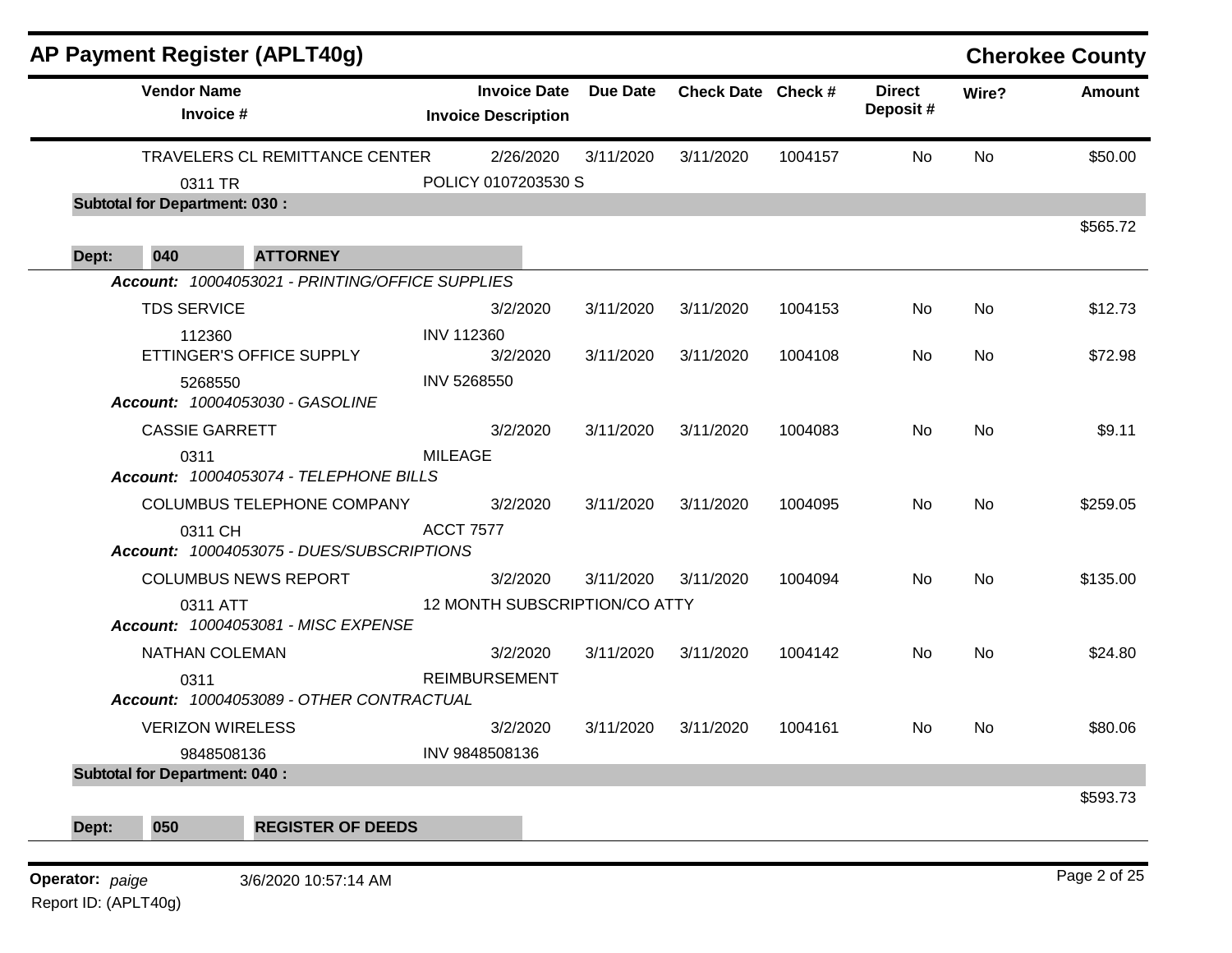| <b>AP Payment Register (APLT40g)</b>                            |                    |                                                   |                 |                    |         |                           |           | <b>Cherokee County</b> |
|-----------------------------------------------------------------|--------------------|---------------------------------------------------|-----------------|--------------------|---------|---------------------------|-----------|------------------------|
| <b>Vendor Name</b><br>Invoice #                                 |                    | <b>Invoice Date</b><br><b>Invoice Description</b> | <b>Due Date</b> | Check Date Check # |         | <b>Direct</b><br>Deposit# | Wire?     | <b>Amount</b>          |
| Account: 10005053074 - UTILITIES/TELEPHONE BILLS                |                    |                                                   |                 |                    |         |                           |           |                        |
| COLUMBUS TELEPHONE COMPANY                                      |                    | 3/2/2020                                          | 3/11/2020       | 3/11/2020          | 1004095 | No.                       | No.       | \$89.84                |
| 0311 CH<br>Account: 10005053075 - DUES/SUBSCRIPTIONS            | <b>ACCT 7577</b>   |                                                   |                 |                    |         |                           |           |                        |
| KANSAS REGISTER OF DEEDS ASSOCIATIO                             |                    | 2/26/2020                                         | 3/11/2020       | 3/11/2020          | 1004127 | No                        | <b>No</b> | \$250.00               |
| 0311                                                            |                    | SEMINAR, CHEROKEE CO, JUNE 9-12                   |                 |                    |         |                           |           |                        |
| <b>Subtotal for Department: 050:</b>                            |                    |                                                   |                 |                    |         |                           |           |                        |
|                                                                 |                    |                                                   |                 |                    |         |                           |           | \$339.84               |
| 060<br><b>SHERIFF &amp; JAIL</b><br>Dept:                       |                    |                                                   |                 |                    |         |                           |           |                        |
| Account: 10006053021 - PRINTING/OFFICE SUPPLIES                 |                    |                                                   |                 |                    |         |                           |           |                        |
| ETTINGER'S OFFICE SUPPLY                                        |                    | 2/28/2020                                         | 3/11/2020       | 3/11/2020          | 1004108 | <b>No</b>                 | No        | \$109.47               |
| 5267850<br>Account: 10006053022 - EMPLOYEE UNIFORMS/ACCESSORIES | <b>INV 5267850</b> |                                                   |                 |                    |         |                           |           |                        |
| <b>GALLS INCORPORATED</b>                                       |                    | 2/28/2020                                         | 3/11/2020       | 3/11/2020          | 1004115 | No.                       | <b>No</b> | \$61.89                |
| 014945962<br>Account: 10006053025 - PARTS/VEHICLE REPAIRS       |                    | INV 014945962                                     |                 |                    |         |                           |           |                        |
| NATALINIS AUTOMOTIVE                                            |                    | 3/2/2020                                          | 3/11/2020       | 3/11/2020          | 1004140 | No                        | <b>No</b> | \$34.14                |
| 728395                                                          | <b>INV 728395</b>  |                                                   |                 |                    |         |                           |           |                        |
| NATALINIS AUTOMOTIVE                                            |                    | 2/26/2020                                         | 3/11/2020       | 3/11/2020          | 1004140 | No.                       | No        | \$71.99                |
| 728097<br>FULL SERVICE AUTOMOTIVE                               | <b>INV 728097</b>  |                                                   |                 |                    |         |                           |           |                        |
|                                                                 |                    | 2/26/2020<br>2015 CHEV TAHOE- LABOR/PARTS         | 3/11/2020       | 3/11/2020          | 1004113 | No.                       | No        | \$5,226.42             |
| 0311<br>KANSASLAND TIRE OF PITTSBURG                            |                    | 2/28/2020                                         | 3/11/2020       | 3/11/2020          | 1004128 | No.                       | No        | \$542.88               |
| 760                                                             | <b>INV 760</b>     |                                                   |                 |                    |         |                           |           |                        |
| KANSASLAND TIRE OF PITTSBURG                                    |                    | 3/2/2020                                          | 3/11/2020       | 3/11/2020          | 1004128 | No.                       | No        | \$362.38               |
| 861                                                             | <b>INV 861</b>     |                                                   |                 |                    |         |                           |           |                        |
| KANSASLAND TIRE OF PITTSBURG                                    |                    | 2/28/2020                                         | 3/11/2020       | 3/11/2020          | 1004128 | No.                       | No.       | \$296.40               |
| 792                                                             | <b>INV 792</b>     |                                                   |                 |                    |         |                           |           |                        |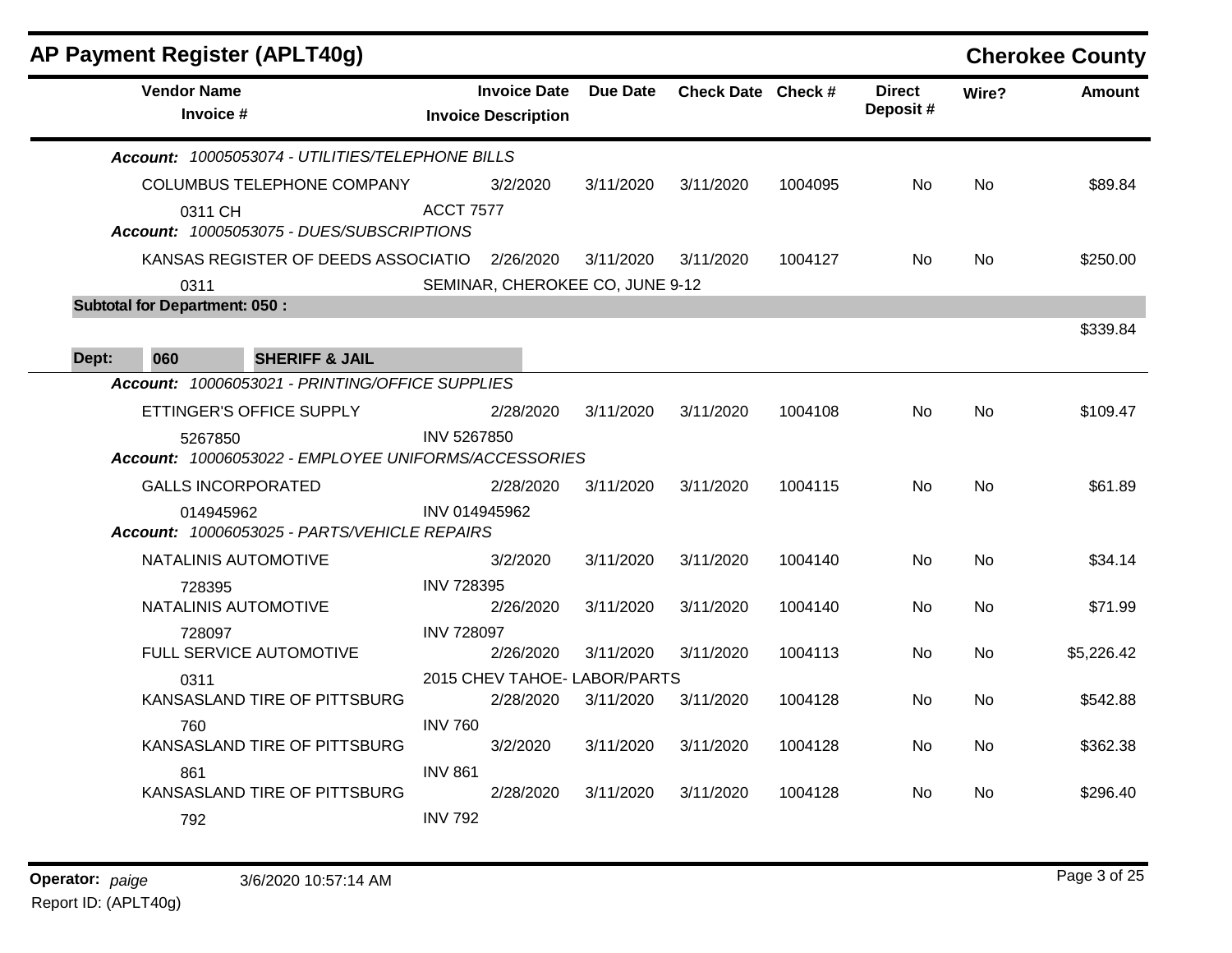| AP Payment Register (APLT40g)                                 |                                                   |                 |                    |         |                           |           | <b>Cherokee County</b> |
|---------------------------------------------------------------|---------------------------------------------------|-----------------|--------------------|---------|---------------------------|-----------|------------------------|
| <b>Vendor Name</b><br>Invoice #                               | <b>Invoice Date</b><br><b>Invoice Description</b> | <b>Due Date</b> | Check Date Check # |         | <b>Direct</b><br>Deposit# | Wire?     | Amount                 |
| NATALINIS AUTOMOTIVE                                          | 2/28/2020                                         | 3/11/2020       | 3/11/2020          | 1004140 | <b>No</b>                 | <b>No</b> | \$11.02                |
| 728201<br>Account: 10006053028 - COMPUTER SUPPLIES            | <b>INV 728201</b>                                 |                 |                    |         |                           |           |                        |
| NEWEGG BUSINESS, INC                                          | 2/28/2020                                         | 3/11/2020       | 3/11/2020          | 1004143 | No.                       | <b>No</b> | \$64.90                |
| 1302665809<br>Account: 10006053040 - JANITORIAL SUPPLIES      | INV 1302665809                                    |                 |                    |         |                           |           |                        |
| <b>HENRY KRAFT INC</b>                                        | 2/26/2020                                         | 3/11/2020       | 3/11/2020          | 1004117 | No.                       | No        | \$87.42                |
| 298952<br>Account: 10006053072 - GAS, ELECTRIC, WATER         | <b>INV 298952</b>                                 |                 |                    |         |                           |           |                        |
| PRO SOLUTIONS, LLC                                            | 2/26/2020                                         | 3/11/2020       | 3/11/2020          | 1004146 | No.                       | <b>No</b> | \$1,181.04             |
| 202001157<br>Account: 10006053073 - TRANSPORTATION            | INV 2020-01-157                                   |                 |                    |         |                           |           |                        |
| THOMAS DEGROOT                                                | 2/28/2020                                         | 3/11/2020       | 3/11/2020          | 1004155 | No.                       | No.       | \$30.01                |
| 0311<br>MICHELLE TIPPIE                                       | <b>REIMBURSEMENT</b><br>2/26/2020                 | 3/11/2020       | 3/11/2020          | 1004138 | No.                       | No.       | \$3.00                 |
| 0311                                                          | REIMB, INMATE TRANSPORT                           |                 |                    |         |                           |           |                        |
| <b>JIMMY D OBERBECK</b>                                       | 2/26/2020                                         | 3/11/2020       | 3/11/2020          | 1004121 | No.                       | <b>No</b> | \$21.46                |
| 0311<br>JIMMY D OBERBECK                                      | <b>REIMBURSEMENT</b><br>2/28/2020                 | 3/11/2020       | 3/11/2020          | 1004121 | No.                       | No.       | \$4.68                 |
| 0311 SH<br>Account: 10006053074 - TELEPHONE BILLS             | <b>REIMBURSEMENT</b>                              |                 |                    |         |                           |           |                        |
| COLUMBUS TELEPHONE COMPANY                                    | 3/2/2020                                          | 3/11/2020       | 3/11/2020          | 1004095 | No.                       | No.       | \$1,748.16             |
| 0311 SH<br>Account: 10006053080 - MAINTENANCE/BLDGS & GROUNDS | <b>ACCT 2963</b>                                  |                 |                    |         |                           |           |                        |
| BUTCH'S PEST CONTROL SERVICE                                  | 2/26/2020                                         | 3/11/2020       | 3/11/2020          | 1004081 | No.                       | No.       | \$75.00                |
| 267670<br>HILLBILLY PUMPING & HAULING INC                     | <b>INV 267670</b><br>2/28/2020                    | 3/11/2020       | 3/11/2020          | 1004119 | No.                       | No.       | \$550.00               |
| 64186                                                         | <b>INV 64186</b>                                  |                 |                    |         |                           |           |                        |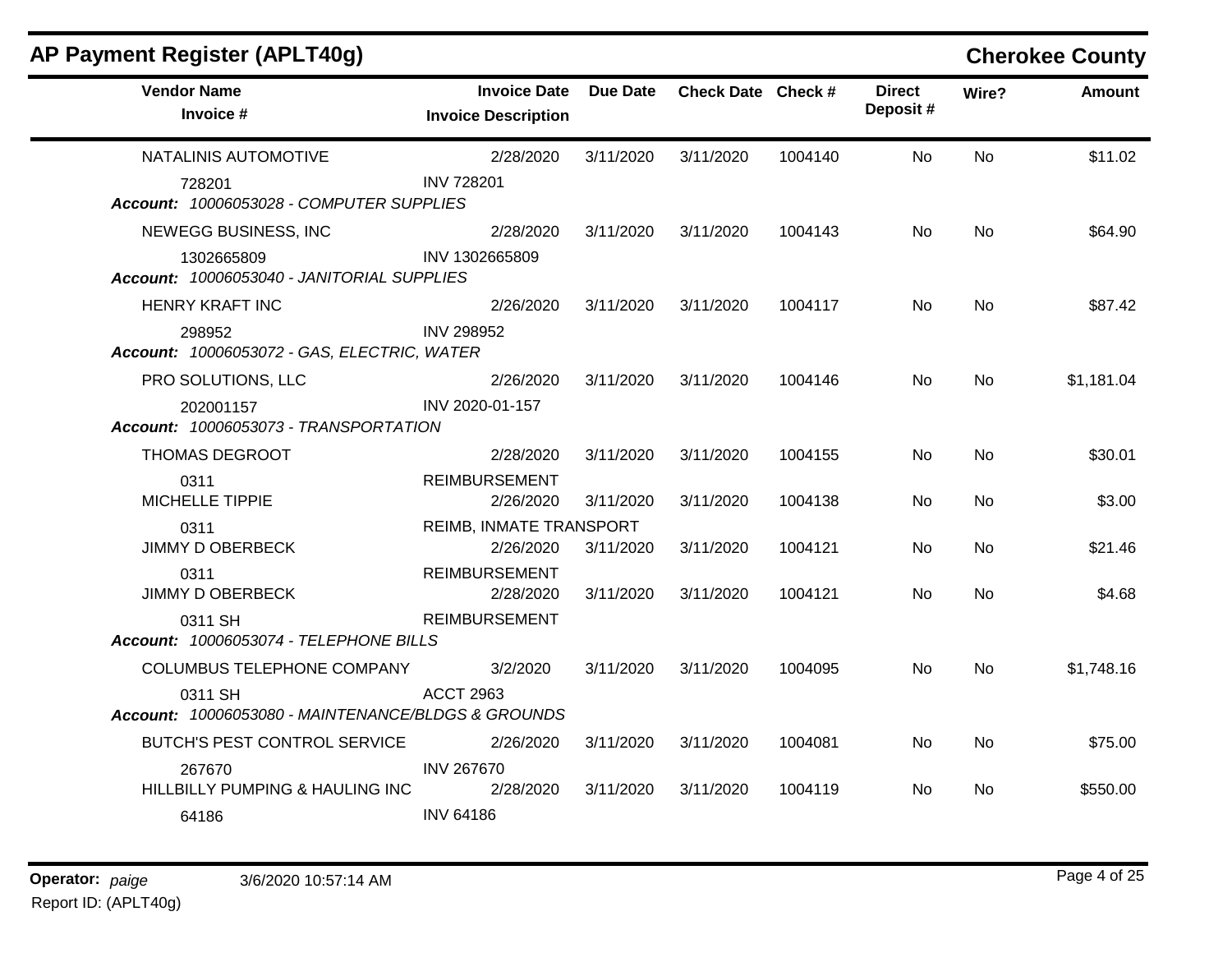|                        | AP Payment Register (APLT40g)                              |                                                   |                 |                    |         |                           |           | <b>Cherokee County</b> |
|------------------------|------------------------------------------------------------|---------------------------------------------------|-----------------|--------------------|---------|---------------------------|-----------|------------------------|
|                        | <b>Vendor Name</b><br>Invoice #                            | <b>Invoice Date</b><br><b>Invoice Description</b> | <b>Due Date</b> | Check Date Check # |         | <b>Direct</b><br>Deposit# | Wire?     | <b>Amount</b>          |
|                        | <b>CINTAS FIRE PROTECTION</b>                              | 2/28/2020                                         | 3/11/2020       | 3/11/2020          | 1004089 | No                        | No        | \$1,941.28             |
|                        | OF58624750<br>Account: 10006053737 - INMATE PERSONAL ITEMS | INV OF58624750                                    |                 |                    |         |                           |           |                        |
|                        | PHOENIX SUPPLY                                             | 2/28/2020                                         | 3/11/2020       | 3/11/2020          | 1004144 | No                        | <b>No</b> | \$152.35               |
|                        | 19364<br><b>TURNKEY CORRECTIONS</b>                        | <b>INV 19364</b><br>2/26/2020                     | 3/11/2020       | 3/11/2020          | 1004159 | No                        | <b>No</b> | \$2,017.15             |
|                        | 10002154<br><b>Account: 10006053786 - INMATE MEDICAL</b>   | INV 10002154                                      |                 |                    |         |                           |           |                        |
|                        | MERCY CLINIC JOPLIN LLC                                    | 2/26/2020                                         | 3/11/2020       | 3/11/2020          | 1004135 | No                        | <b>No</b> | \$21.00                |
|                        | 0311<br>DIRECT BENEFIT SOLUTIONS                           | ACCT JP1529573620<br>2/26/2020                    | 3/11/2020       | 3/11/2020          | 1004104 | No                        | <b>No</b> | \$1,686.18             |
|                        | 2019292<br>DIRECT BENEFIT SOLUTIONS                        | INV 2019-292<br>2/28/2020                         | 3/11/2020       | 3/11/2020          | 1004104 | No                        | <b>No</b> | \$1,686.18             |
|                        | 2019-292                                                   | INV 2019-292                                      |                 |                    |         |                           |           |                        |
|                        | <b>Subtotal for Department: 060:</b>                       |                                                   |                 |                    |         |                           |           | \$17,986.40            |
| Dept:                  | <b>DISTRICT COURT</b><br>070                               |                                                   |                 |                    |         |                           |           |                        |
|                        | Account: 10007053021 - PRINTING/OFFICE SUPPLIES            |                                                   |                 |                    |         |                           |           |                        |
|                        | <b>TERRY CIZERLE</b>                                       | 3/2/2020                                          | 3/11/2020       | 3/11/2020          | 1004154 | No                        | No        | \$167.82               |
|                        | 0311<br>Account: 10007053073 - TRANSPORTATION              | <b>TRAVEL EXPENSES</b>                            |                 |                    |         |                           |           |                        |
|                        | <b>TERRY CIZERLE</b>                                       | 3/2/2020                                          | 3/11/2020       | 3/11/2020          | 1004154 | No                        | No        | \$27.23                |
|                        | 0311<br>Account: 10007053074 - TELEPHONE BILLS             | <b>TRAVEL EXPENSES</b>                            |                 |                    |         |                           |           |                        |
|                        | COLUMBUS TELEPHONE COMPANY                                 | 3/2/2020                                          | 3/11/2020       | 3/11/2020          | 1004095 | No                        | <b>No</b> | \$502.48               |
|                        | 0311 CH<br>Account: 10007053075 - DUES/SUBSCRIPTIONS       | <b>ACCT 7577</b>                                  |                 |                    |         |                           |           |                        |
|                        | CHEROKEE COUNTY BAR ASSOCIATION                            | 3/2/2020                                          | 3/11/2020       | 3/11/2020          | 1004086 | No                        | No        | \$100.00               |
|                        | 0311                                                       | 2020 BAR DUES                                     |                 |                    |         |                           |           |                        |
| <b>Operator:</b> paige | 3/6/2020 10:57:14 AM                                       |                                                   |                 |                    |         |                           |           | Page 5 of 25           |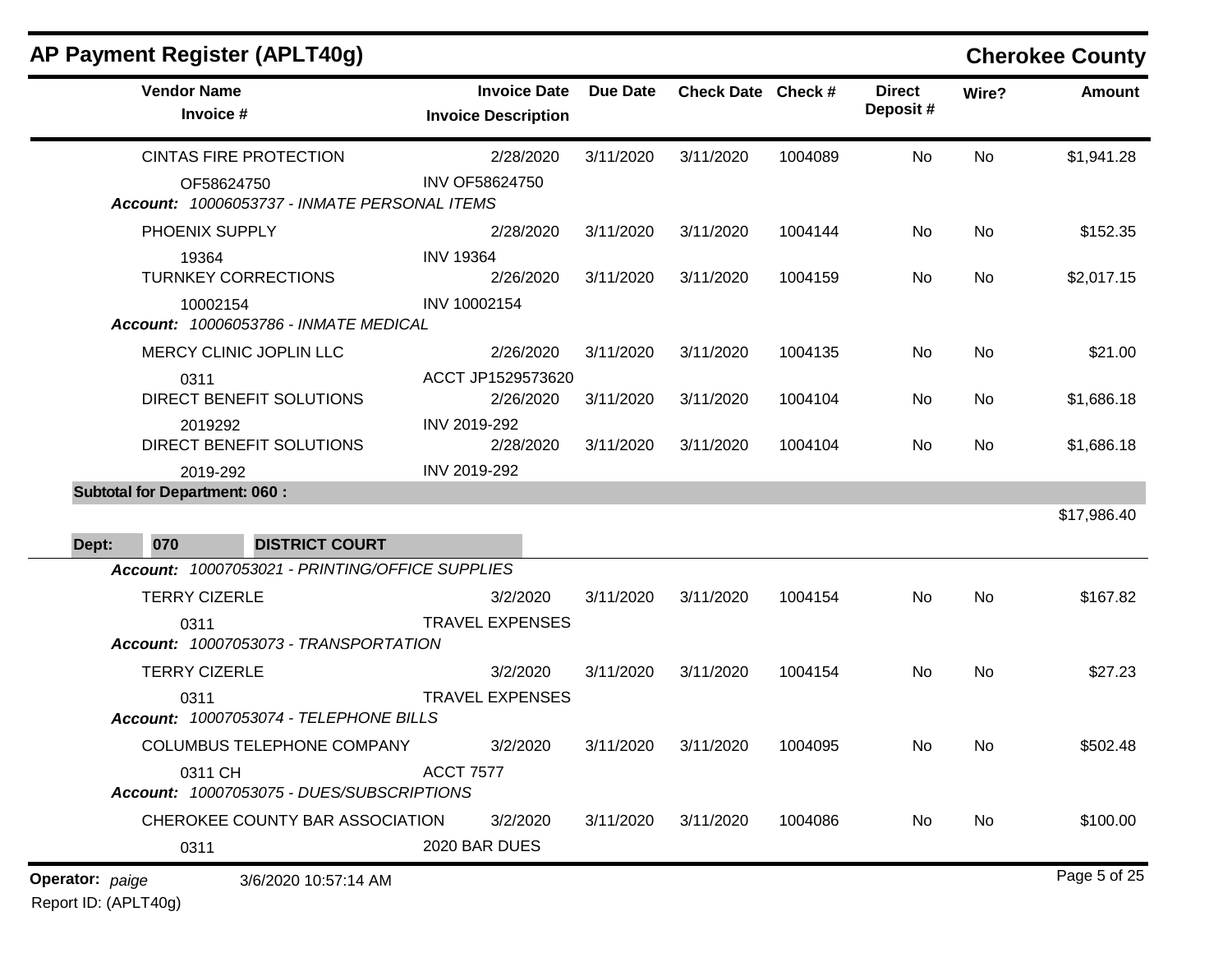| AP Payment Register (APLT40g)                           |                   |                                                   |                 |                    |         |                           |           | <b>Cherokee County</b> |
|---------------------------------------------------------|-------------------|---------------------------------------------------|-----------------|--------------------|---------|---------------------------|-----------|------------------------|
| <b>Vendor Name</b><br>Invoice #                         |                   | <b>Invoice Date</b><br><b>Invoice Description</b> | <b>Due Date</b> | Check Date Check # |         | <b>Direct</b><br>Deposit# | Wire?     | <b>Amount</b>          |
| CHEROKEE COUNTY LAW LIBRARY                             |                   | 3/2/2020                                          | 3/11/2020       | 3/11/2020          | 1004087 | <b>No</b>                 | <b>No</b> | \$20.00                |
| 0311                                                    |                   | <b>ATTORNEY REGISTRATION FEES</b>                 |                 |                    |         |                           |           |                        |
| KANSAS DISTRICT MAGISTRATE JUDGES A 3/2/2020            |                   |                                                   | 3/11/2020       | 3/11/2020          | 1004125 | <b>No</b>                 | <b>No</b> | \$200.00               |
| 0311<br>Account: 10007053079 - MAINT/REPAIRS MACH/EQUIP | <b>2020 DUES</b>  |                                                   |                 |                    |         |                           |           |                        |
| ADVANTAGE COMPUTER ENTERPRISES IN                       |                   | 3/2/2020                                          | 3/11/2020       | 3/11/2020          | 1004076 | No                        | <b>No</b> | \$18.75                |
| 75624<br>ADVANTAGE COMPUTER ENTERPRISES IN              | <b>INV 75624</b>  | 3/2/2020                                          | 3/11/2020       | 3/11/2020          | 1004076 | No                        | <b>No</b> | \$37.50                |
| 75746<br>Account: 10007053083 - EQUIPMENT LEASE/RENTAL  | <b>INV 75746</b>  |                                                   |                 |                    |         |                           |           |                        |
| <b>CULLIGAN OF JOPLIN</b>                               |                   | 3/2/2020                                          | 3/11/2020       | 3/11/2020          | 1004101 | No                        | No        | \$18.60                |
| 160805<br>Account: 10007053089 - OTHER CONTRACTUAL      | <b>INV 160805</b> |                                                   |                 |                    |         |                           |           |                        |
| <b>DOUGLAS ROPER STEELE</b>                             |                   | 3/6/2020                                          | 3/11/2020       | 3/11/2020          | 1004175 | No                        | <b>No</b> | \$2,750.00             |
| 0311                                                    |                   | MONTHLY ATTY/CO CONTRACT                          |                 |                    |         |                           |           |                        |
| <b>JOANNA L DERFELT</b>                                 |                   | 3/6/2020                                          | 3/11/2020       | 3/11/2020          | 1004176 | No                        | <b>No</b> | \$2,750.00             |
| 0311                                                    |                   | MONTHLY ATTY/CO CONTRACT                          |                 |                    |         |                           |           |                        |
| <b>CANDACE BREWSTER GAYOSO</b>                          |                   | 3/6/2020                                          | 3/11/2020       | 3/11/2020          | 1004165 | No                        | <b>No</b> | \$2,750.00             |
| 0311                                                    |                   | MONTHLY ATTY/CO CONTRACT                          |                 |                    |         |                           |           |                        |
| <b>MELANIE BINGHAM</b>                                  |                   | 3/6/2020                                          | 3/11/2020       | 3/11/2020          | 1004177 | No                        | <b>No</b> | \$2,750.00             |
| 0311<br>Account: 10007053093 - OFFICE FURNITURE/EQUIP   |                   | MONTHLY ATTY/CO CONTRACT                          |                 |                    |         |                           |           |                        |
| ETTINGER'S OFFICE SUPPLY                                |                   | 3/2/2020                                          | 3/11/2020       | 3/11/2020          | 1004108 | No                        | <b>No</b> | \$2,565.00             |
| 5262880                                                 | INV 5262880       |                                                   |                 |                    |         |                           |           |                        |

#### **Dept: 080 COURTHOUSE**

*Account: 10008053040 - JANITORIAL SUPPLIES*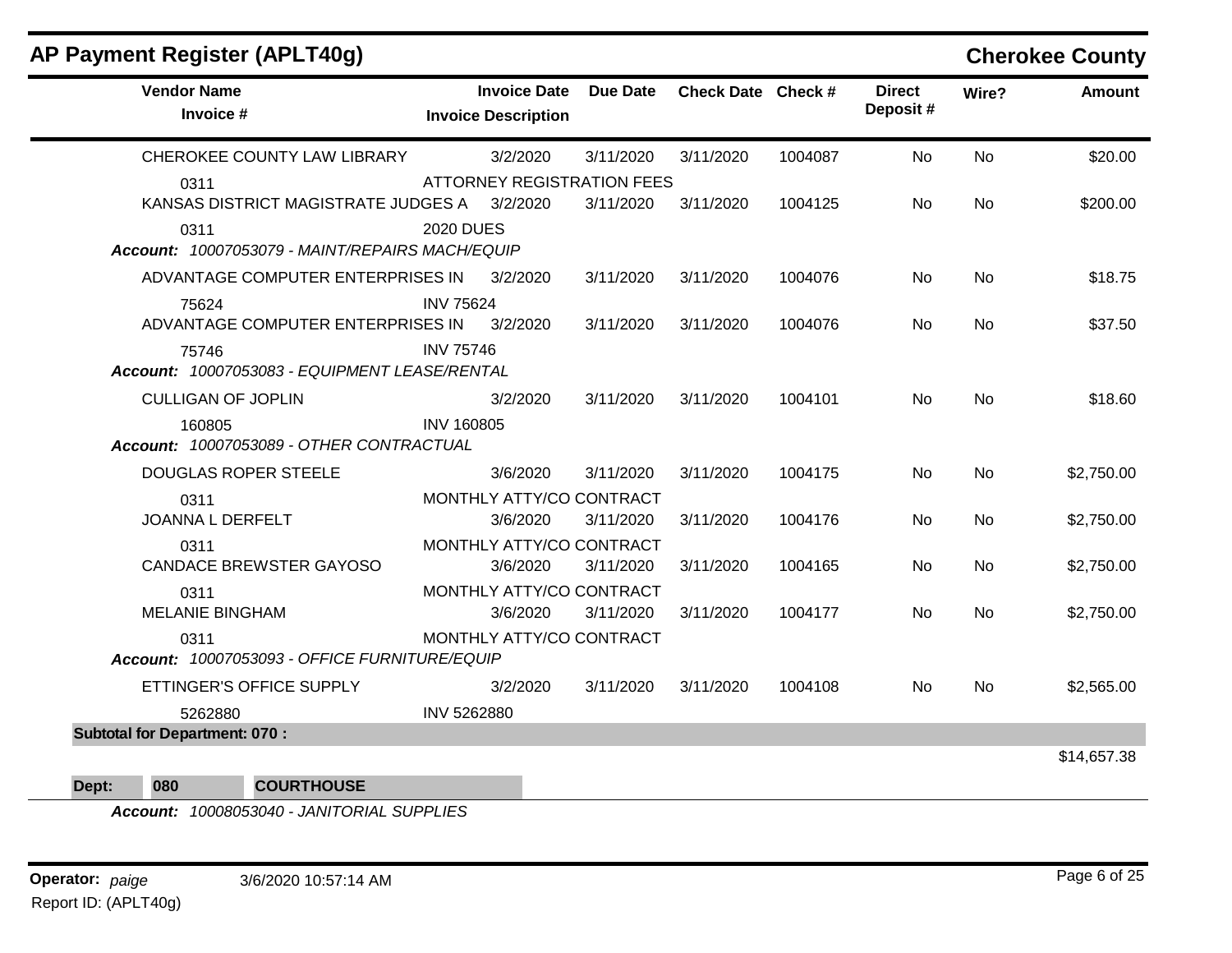| AP Payment Register (APLT40g)                                 |                                                   |           |                    |         |                           |           | <b>Cherokee County</b> |
|---------------------------------------------------------------|---------------------------------------------------|-----------|--------------------|---------|---------------------------|-----------|------------------------|
| <b>Vendor Name</b><br>Invoice #                               | <b>Invoice Date</b><br><b>Invoice Description</b> | Due Date  | Check Date Check # |         | <b>Direct</b><br>Deposit# | Wire?     | <b>Amount</b>          |
| ETTINGER'S OFFICE SUPPLY                                      | 2/26/2020                                         | 3/11/2020 | 3/11/2020          | 1004108 | No                        | <b>No</b> | \$28.55                |
| 5267160<br>TRUE VALUE COLUMBUS                                | INV 5267160<br>2/27/2020                          | 3/11/2020 | 3/11/2020          | 1004158 | No.                       | No.       | \$3.99                 |
| a398565<br>ETTINGER'S OFFICE SUPPLY                           | <b>TRANS. A398565</b><br>2/27/2020                | 3/11/2020 | 3/11/2020          | 1004108 | No.                       | No.       | \$158.09               |
| 5268970<br>Account: 10008053042 - BREAKROOM SUPPLIES          | INV 5268970                                       |           |                    |         |                           |           |                        |
| <b>CULLIGAN OF JOPLIN</b>                                     | 3/3/2020                                          | 3/11/2020 | 3/11/2020          | 1004101 | No.                       | No.       | (\$30.70)              |
| 161446<br><b>CULLIGAN OF JOPLIN</b>                           | CREDIT, REF 3<br>3/3/2020                         | 3/11/2020 | 3/11/2020          | 1004101 | No                        | No.       | \$6.50                 |
| 161446<br><b>CULLIGAN OF JOPLIN</b>                           | <b>INV 162229</b><br>3/3/2020                     | 3/11/2020 | 3/11/2020          | 1004101 | No.                       | No.       | \$38.20                |
| 161446<br>Account: 10008053072 - GAS, ELECTRIC, WATER         | <b>INV 161446</b>                                 |           |                    |         |                           |           |                        |
| EMPIRE DISTRICT ELECTRIC COMPANY                              | 2/26/2020                                         | 3/11/2020 | 3/11/2020          | 1004106 | No                        | No        | \$2,074.84             |
| 0311<br>Account: 10008053074 - UTILITIES/TELEPHONE BILLS      | ACCT 305532-35-0                                  |           |                    |         |                           |           |                        |
| COLUMBUS TELEPHONE COMPANY                                    | 3/2/2020                                          | 3/11/2020 | 3/11/2020          | 1004095 | No.                       | No.       | \$1,035.91             |
| 0311 CH<br>Account: 10008053080 - MAINTENANCE/BLDGS & GROUNDS | <b>ACCT 7577</b>                                  |           |                    |         |                           |           |                        |
| TOUCHTON ELECTRIC INC                                         | 2/26/2020                                         | 3/11/2020 | 3/11/2020          | 1004156 | No.                       | No        | \$34.00                |
| 48326<br>Account: 10008053083 - EQUIPMENT LEASE/RENTAL        | <b>INV 48326</b>                                  |           |                    |         |                           |           |                        |
| <b>JACK MAXTON</b>                                            | 2/27/2020                                         | 3/11/2020 | 3/11/2020          | 1004120 | No.                       | No.       | \$3,000.00             |
| 0311<br>Account: 10008053089 - OTHER CONTRACTUAL              | TOWER RENTAL/YEARLY                               |           |                    |         |                           |           |                        |
| FEDERAL PROTECTION INC                                        | 2/26/2020                                         | 3/11/2020 | 3/11/2020          | 1004110 | No                        | No.       | \$141.00               |
| 0635726                                                       | <b>INV 0635726</b>                                |           |                    |         |                           |           |                        |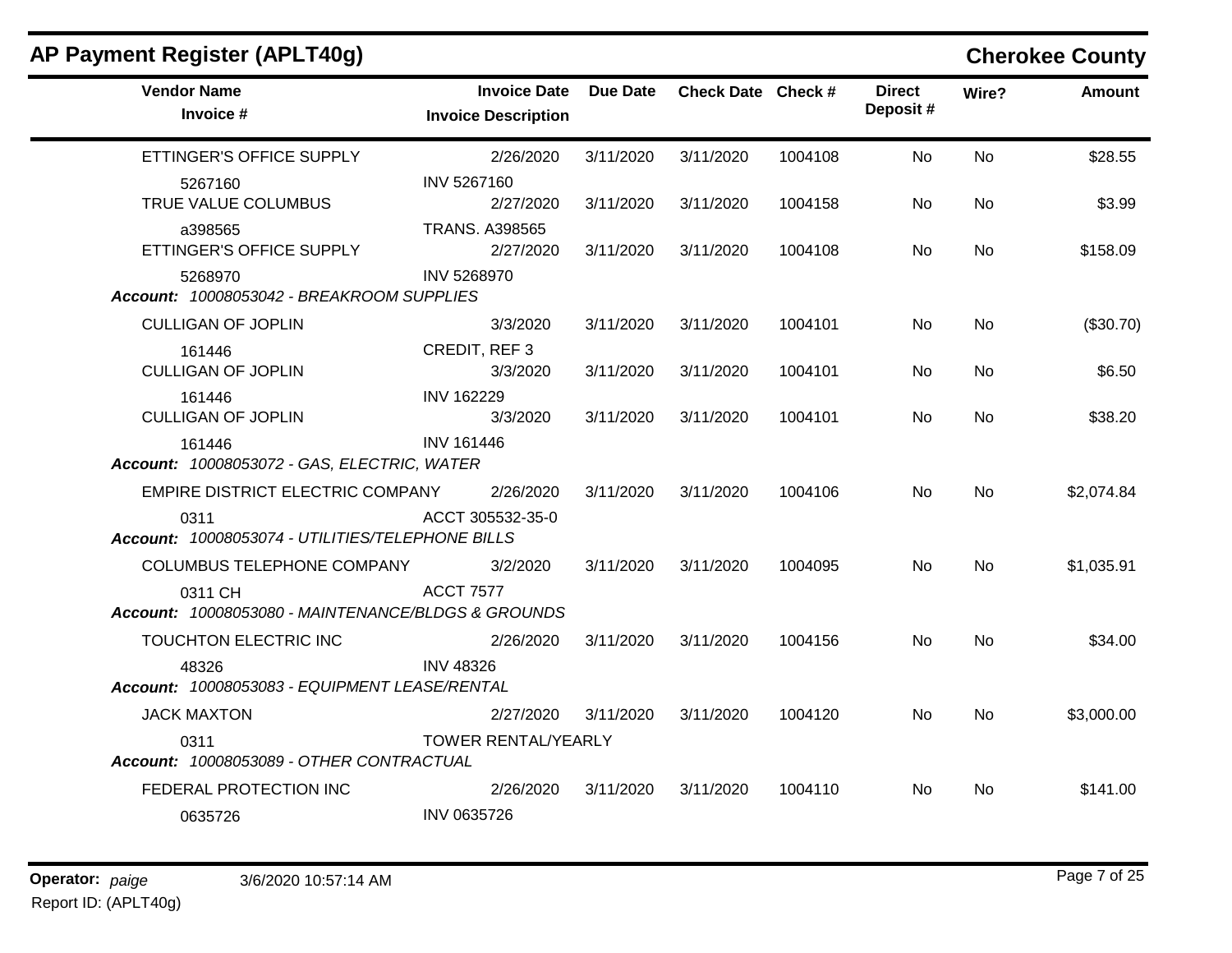| AP Payment Register (APLT40g)                                                                 |                                                   |           |                    |         |                           |           | <b>Cherokee County</b> |
|-----------------------------------------------------------------------------------------------|---------------------------------------------------|-----------|--------------------|---------|---------------------------|-----------|------------------------|
| <b>Vendor Name</b><br>Invoice #                                                               | <b>Invoice Date</b><br><b>Invoice Description</b> | Due Date  | Check Date Check # |         | <b>Direct</b><br>Deposit# | Wire?     | <b>Amount</b>          |
| <b>VIA CHRISTI HOSPITAL PITT</b>                                                              | 2/26/2020                                         | 3/11/2020 | 3/11/2020          | 1004162 | No                        | No        | \$350.00               |
| 0001520                                                                                       | INV 0001520                                       |           |                    |         |                           |           |                        |
| <b>CRAWFORD COUNTY CLERK</b>                                                                  | 3/2/2020                                          | 3/11/2020 | 3/11/2020          | 1004099 | No.                       | No        | \$903.34               |
| 0311                                                                                          | DISTRICT CORONER'S SALARY/CHEROKEE COUNTY         |           |                    |         |                           |           |                        |
| <b>COUNTRY GARDENS</b>                                                                        | 3/2/2020                                          | 3/11/2020 | 3/11/2020          | 1004097 | No.                       | No        | \$54.50                |
| 012262<br>FEDERAL PROTECTION INC                                                              | INV 012262/RUTH HALL PLANT<br>2/26/2020           | 3/11/2020 | 3/11/2020          | 1004110 | No.                       | No        | \$32.70                |
| 0635911                                                                                       | INV 0635911                                       |           |                    |         |                           |           |                        |
| <b>MERCY COLUMBUS</b>                                                                         | 2/26/2020                                         | 3/11/2020 | 3/11/2020          | 1004136 | No                        | No        | \$173.00               |
| 0311                                                                                          | ACCT 9400003957501                                |           |                    |         |                           |           |                        |
| <b>Subtotal for Department: 080:</b>                                                          |                                                   |           |                    |         |                           |           |                        |
| Dept:<br>090<br><b>EMERGENCY PREPAREDNESS</b><br>Account: 10009053025 - PARTS/VEHICLE REPAIRS |                                                   |           |                    |         |                           |           |                        |
| NATALINIS AUTOMOTIVE                                                                          | 2/26/2020                                         | 3/11/2020 | 3/11/2020          | 1004141 | No                        | No.       | \$9.24                 |
| 727867<br>Account: 10009053072 - GAS, ELECTRIC, WATER                                         | <b>INV 727867</b>                                 |           |                    |         |                           |           |                        |
| EMPIRE DISTRICT ELECTRIC COMPANY                                                              | 2/26/2020                                         | 3/11/2020 | 3/11/2020          | 1004106 | No                        | No        | \$32.64                |
| 0311 EP                                                                                       | ACCT 122003-60-1                                  |           |                    |         |                           |           |                        |
| <b>EMPIRE DISTRICT ELECTRIC COMPANY</b>                                                       | 2/26/2020                                         | 3/11/2020 | 3/11/2020          | 1004106 | No.                       | No        | \$21.80                |
| 0311 EP<br>EMPIRE DISTRICT ELECTRIC COMPANY                                                   | ACCT 122003-60-1<br>2/26/2020                     | 3/11/2020 | 3/11/2020          | 1004106 | No                        | No.       | \$21.67                |
| 0311 EP                                                                                       | ACCT 122003-60-1                                  |           |                    |         |                           |           |                        |
| <b>EMPIRE DISTRICT ELECTRIC COMPANY</b>                                                       | 2/26/2020                                         | 3/11/2020 | 3/11/2020          | 1004106 | <b>No</b>                 | <b>No</b> | \$33.11                |
| 0311 EP<br>Account: 10009053074 - TELEPHONE BILLS                                             | ACCT 122003-60-1                                  |           |                    |         |                           |           |                        |
| COLUMBUS TELEPHONE COMPANY                                                                    | 3/2/2020                                          | 3/11/2020 | 3/11/2020          | 1004095 | No.                       | No        | \$85.69                |
| 0311 CH                                                                                       | <b>ACCT 7577</b>                                  |           |                    |         |                           |           |                        |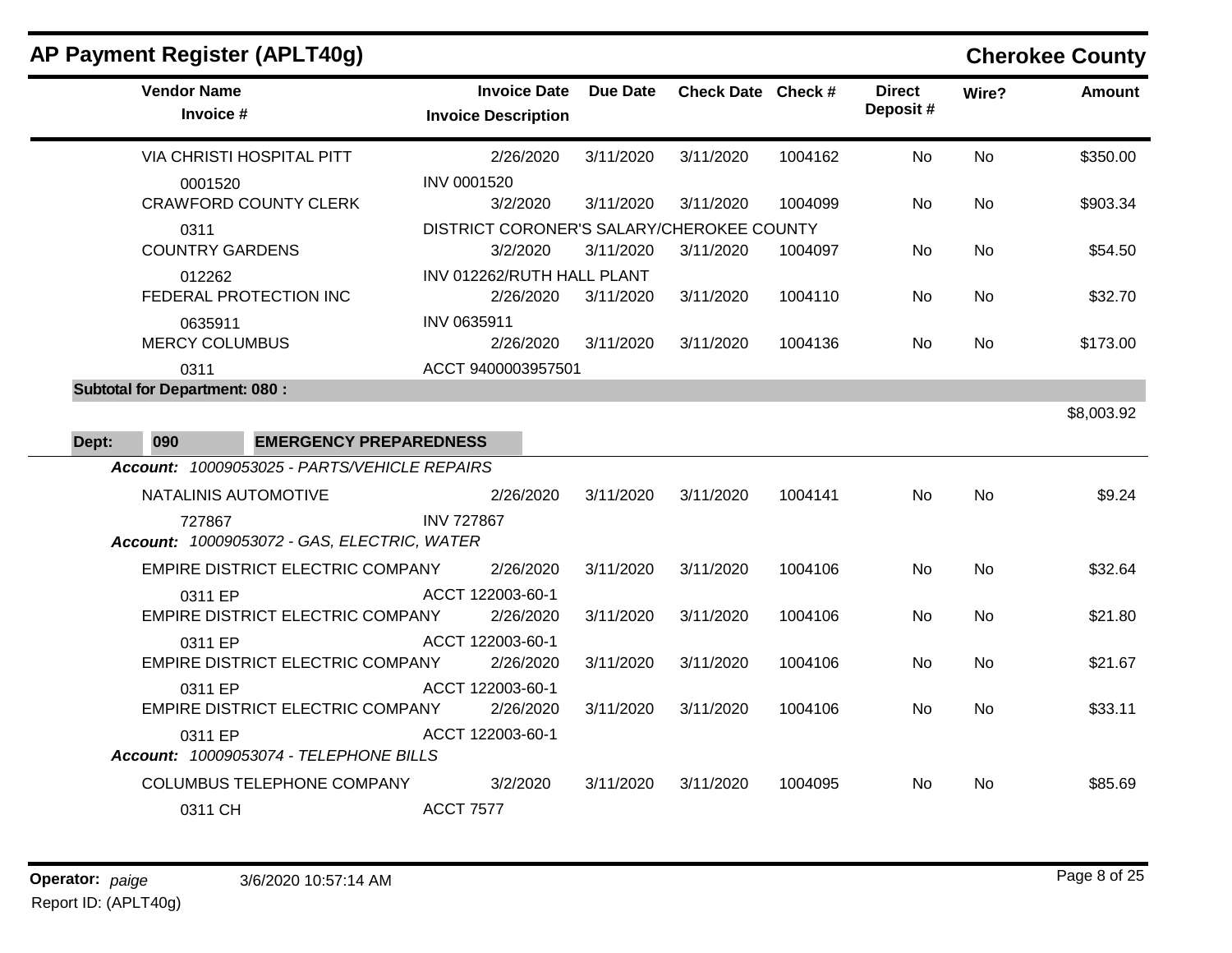|       |                                      | AP Payment Register (APLT40g)                   |                  |                                                   |                                      |                    |         |                           |           | <b>Cherokee County</b> |
|-------|--------------------------------------|-------------------------------------------------|------------------|---------------------------------------------------|--------------------------------------|--------------------|---------|---------------------------|-----------|------------------------|
|       | <b>Vendor Name</b><br>Invoice #      |                                                 |                  | <b>Invoice Date</b><br><b>Invoice Description</b> | <b>Due Date</b>                      | Check Date Check # |         | <b>Direct</b><br>Deposit# | Wire?     | <b>Amount</b>          |
|       | <b>Subtotal for Department: 090:</b> |                                                 |                  |                                                   |                                      |                    |         |                           |           |                        |
| Dept: | 095                                  | <b>HUMAN RESOURCE</b>                           |                  |                                                   |                                      |                    |         |                           |           | \$204.15               |
|       |                                      | Account: 10009553074 - TELEPHONE BILLS          |                  |                                                   |                                      |                    |         |                           |           |                        |
|       |                                      | COLUMBUS TELEPHONE COMPANY                      |                  | 3/2/2020                                          | 3/11/2020                            | 3/11/2020          | 1004095 | <b>No</b>                 | <b>No</b> | \$40.65                |
|       | 0311 CH                              |                                                 | <b>ACCT 7577</b> |                                                   |                                      |                    |         |                           |           |                        |
|       | <b>Subtotal for Department: 095:</b> |                                                 |                  |                                                   |                                      |                    |         |                           |           |                        |
|       |                                      |                                                 |                  |                                                   |                                      |                    |         |                           |           | \$40.65                |
| Dept: | 130                                  | <b>RECREATION</b>                               |                  |                                                   |                                      |                    |         |                           |           |                        |
|       |                                      | Account: 10013053599 - RECREATION               |                  |                                                   |                                      |                    |         |                           |           |                        |
|       |                                      | SOUTHEAST AFTER PROM COMMITTEE                  |                  | 2/26/2020                                         | 3/11/2020                            | 3/11/2020          | 1004150 | <b>No</b>                 | <b>No</b> | \$100.00               |
|       | 0311                                 |                                                 |                  |                                                   | <b>COMMISSIONER FRAZIER DONATION</b> |                    |         |                           |           |                        |
|       |                                      | <b>BAXTER SPRINGS AFTER PROM</b>                |                  | 2/26/2020                                         | 3/11/2020                            | 3/11/2020          | 1004079 | <b>No</b>                 | <b>No</b> | \$100.00               |
|       | 0311                                 |                                                 |                  |                                                   | <b>COMMISSIONER FRAZIER DONATION</b> |                    |         |                           |           |                        |
|       | <b>CUHS AFTER PROM</b>               |                                                 |                  | 2/26/2020                                         | 3/11/2020                            | 3/11/2020          | 1004100 | No                        | <b>No</b> | \$100.00               |
|       | 0311                                 |                                                 |                  |                                                   | <b>COMMISSIONER FRAZIER DONATION</b> |                    |         |                           |           |                        |
|       |                                      | <b>GALENA AFTER PROM COMMITTEE</b>              |                  | 2/26/2020                                         | 3/11/2020                            | 3/11/2020          | 1004114 | No                        | <b>No</b> | \$100.00               |
|       | 0311                                 |                                                 |                  |                                                   | <b>COMMISSIONER FRAZIER DONATION</b> |                    |         |                           |           |                        |
|       | <b>Subtotal for Department: 130:</b> |                                                 |                  |                                                   |                                      |                    |         |                           |           |                        |
|       |                                      |                                                 |                  |                                                   |                                      |                    |         |                           |           | \$400.00               |
| Dept: | 150                                  | <b>COMPUTER PROGRAMMING</b>                     |                  |                                                   |                                      |                    |         |                           |           |                        |
|       |                                      | Account: 10015053074 - TELEPHONE BILLS          |                  |                                                   |                                      |                    |         |                           |           |                        |
|       |                                      | COLUMBUS TELEPHONE COMPANY                      |                  | 3/2/2020                                          | 3/11/2020                            | 3/11/2020          | 1004095 | N <sub>o</sub>            | <b>No</b> | \$110.00               |
|       | 0311 CH                              | Account: 10015053079 - MAINT/REPAIRS MACH/EQUIP | <b>ACCT 7577</b> |                                                   |                                      |                    |         |                           |           |                        |
|       | STRONGHOLD DATA                      |                                                 |                  | 3/2/2020                                          | 3/11/2020                            | 3/11/2020          | 1004151 | <b>No</b>                 | <b>No</b> | \$4,751.70             |
|       | 32127                                |                                                 | <b>INV 32127</b> |                                                   |                                      |                    |         |                           |           |                        |
|       |                                      |                                                 |                  |                                                   |                                      |                    |         |                           |           |                        |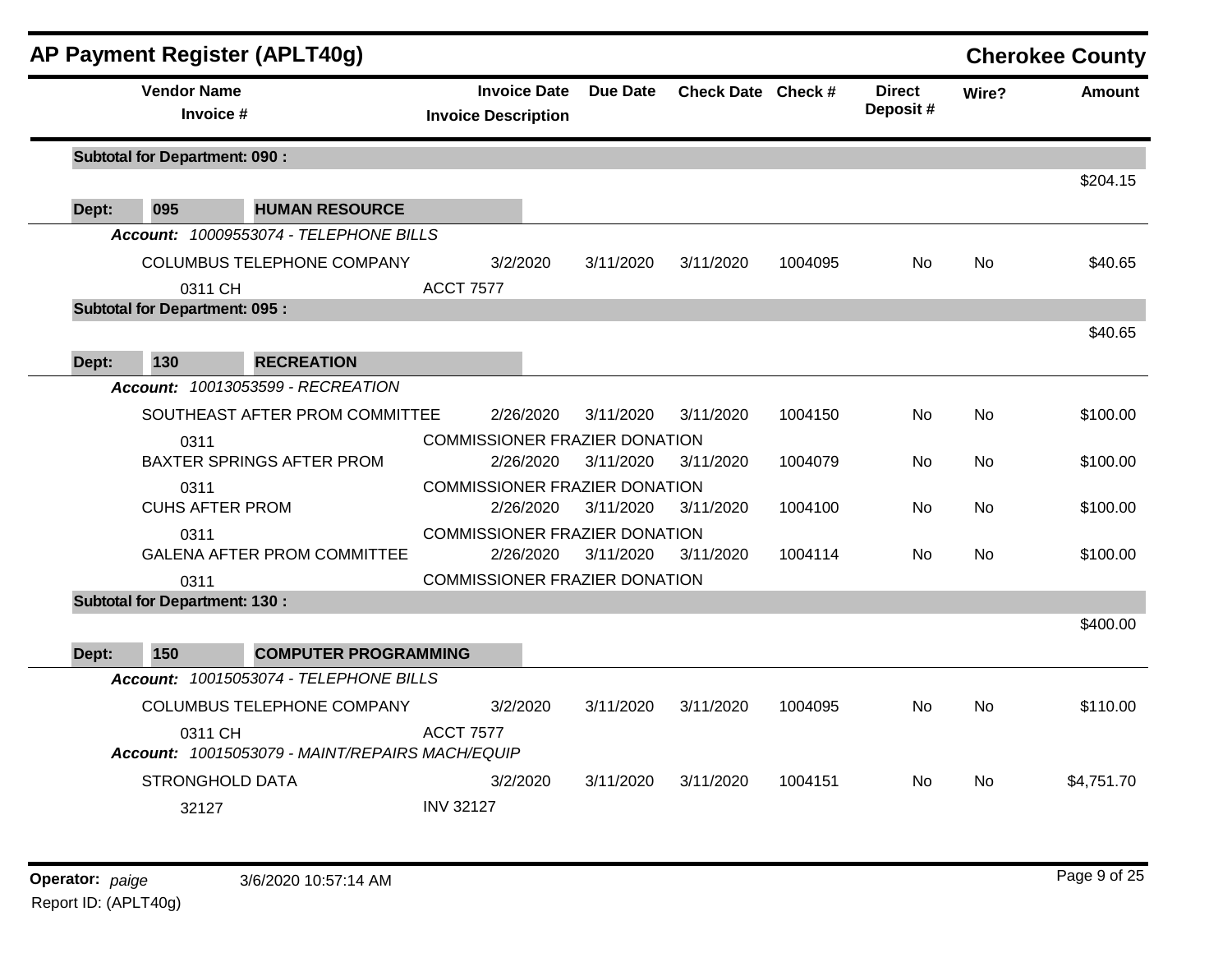|       | <b>Vendor Name</b>                   | AP Payment Register (APLT40g)                   |                  | <b>Invoice Date</b>           | <b>Due Date</b> | Check Date Check # |         | <b>Direct</b> | Wire? | <b>Cherokee County</b><br><b>Amount</b> |
|-------|--------------------------------------|-------------------------------------------------|------------------|-------------------------------|-----------------|--------------------|---------|---------------|-------|-----------------------------------------|
|       | Invoice #                            |                                                 |                  | <b>Invoice Description</b>    |                 |                    |         | Deposit#      |       |                                         |
|       | <b>Subtotal for Department: 150:</b> |                                                 |                  |                               |                 |                    |         |               |       |                                         |
| Dept: | 160                                  | <b>JURY COSTS</b>                               |                  |                               |                 |                    |         |               |       | \$4,861.70                              |
|       |                                      | Account: 10016053086 - JUROR FEES & TRAVEL      |                  |                               |                 |                    |         |               |       |                                         |
|       | DAVID W HANDSHY                      |                                                 |                  | 2/28/2020                     | 3/11/2020       | 3/11/2020          | 1004102 | No            | No    | \$19.86                                 |
|       | 0311                                 |                                                 | <b>JURY DUTY</b> |                               |                 |                    |         |               |       |                                         |
|       | <b>Subtotal for Department: 160:</b> |                                                 |                  |                               |                 |                    |         |               |       |                                         |
|       |                                      |                                                 |                  |                               |                 |                    |         |               |       | \$19.86                                 |
| Dept: | 180                                  | <b>GENEOLOGY SOCIETY</b>                        |                  |                               |                 |                    |         |               |       |                                         |
|       |                                      | Account: 10018053089 - OTHER CONTRACTUAL        |                  |                               |                 |                    |         |               |       |                                         |
|       | <b>CCKG-H SOCIETY INC</b>            |                                                 |                  | 3/6/2020                      | 3/11/2020       | 3/11/2020          | 1004166 | No            | No    | \$2,000.00                              |
|       | 0311                                 |                                                 |                  | <b>QUARTERLY DISTRIBUTION</b> |                 |                    |         |               |       |                                         |
|       | <b>Subtotal for Department: 180:</b> |                                                 |                  |                               |                 |                    |         |               |       |                                         |
|       |                                      |                                                 |                  |                               |                 |                    |         |               |       | \$2,000.00                              |
| Dept: | 190                                  | 911 MAPPING                                     |                  |                               |                 |                    |         |               |       |                                         |
|       |                                      | Account: 10019053021 - PRINTING/OFFICE SUPPLIES |                  |                               |                 |                    |         |               |       |                                         |
|       | <b>DAVIS REAL ESTATE</b>             |                                                 |                  | 2/26/2020                     | 3/11/2020       | 3/11/2020          | 1004103 | <b>No</b>     | No    | \$120.00                                |
|       | 0311                                 | Account: 10019053074 - TELEPHONE BILLS          | <b>INK</b>       |                               |                 |                    |         |               |       |                                         |
|       |                                      |                                                 |                  |                               |                 |                    |         |               |       |                                         |
|       | 0311 CH                              | COLUMBUS TELEPHONE COMPANY                      | <b>ACCT 7577</b> | 3/2/2020                      | 3/11/2020       | 3/11/2020          | 1004095 | <b>No</b>     | No    | \$89.65                                 |
|       | <b>Subtotal for Department: 190:</b> |                                                 |                  |                               |                 |                    |         |               |       |                                         |
|       |                                      |                                                 |                  |                               |                 |                    |         |               |       | \$209.65                                |
|       |                                      | Dept: 230 ECONOMIC DEVELOPMENT                  |                  |                               |                 |                    |         |               |       |                                         |
|       |                                      | Account: 10023053089 - OTHER CONTRACTUAL        |                  |                               |                 |                    |         |               |       |                                         |
|       |                                      | CHEROKEE COUNTY ECONOMIC DEVELOP                |                  | 3/6/2020                      | 3/11/2020       | 3/11/2020          | 1004170 | No            | No    | \$13,750.00                             |
|       | 0311                                 |                                                 |                  | <b>QUARTERLY DISTRIBUTION</b> |                 |                    |         |               |       |                                         |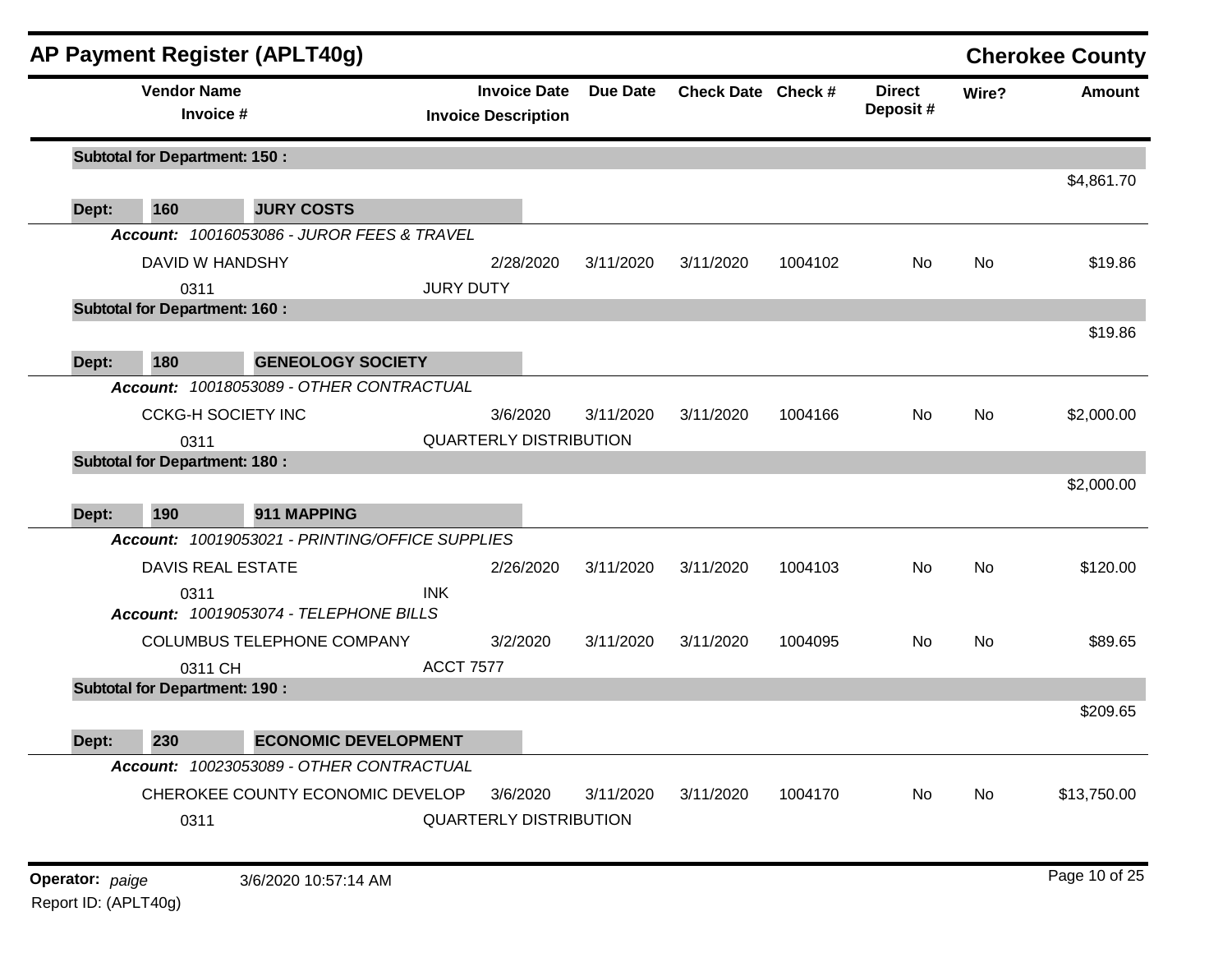| <b>AP Payment Register (APLT40g)</b> |                                      |     |                                            |                                                   |                 |                    |         |                           | <b>Cherokee County</b> |               |  |
|--------------------------------------|--------------------------------------|-----|--------------------------------------------|---------------------------------------------------|-----------------|--------------------|---------|---------------------------|------------------------|---------------|--|
|                                      | <b>Vendor Name</b><br>Invoice #      |     |                                            | <b>Invoice Date</b><br><b>Invoice Description</b> | <b>Due Date</b> | Check Date Check # |         | <b>Direct</b><br>Deposit# | Wire?                  | <b>Amount</b> |  |
|                                      | <b>Subtotal for Department: 230:</b> |     |                                            |                                                   |                 |                    |         |                           |                        |               |  |
|                                      |                                      |     |                                            |                                                   |                 |                    |         |                           |                        | \$13,750.00   |  |
|                                      |                                      |     | <b>Subtotal for Fund: 100:</b>             |                                                   |                 |                    |         |                           |                        | \$63,812.72   |  |
| Fund:                                | 110                                  |     | <b>ROAD AND BRIDGE</b>                     |                                                   |                 |                    |         |                           |                        |               |  |
|                                      | Dept:                                | 000 | <b>NON-DEPARTMENTAL</b>                    |                                                   |                 |                    |         |                           |                        |               |  |
|                                      |                                      |     | Account: 11000053031 - DIESEL FUEL         |                                                   |                 |                    |         |                           |                        |               |  |
|                                      |                                      |     | MFA OIL - NEOSHO 1055                      | 2/24/2020                                         | 3/11/2020       | 3/11/2020          | 1004137 | No.                       | No                     | \$529.41      |  |
|                                      |                                      |     | 1575476 HWY                                | INV #1575476                                      |                 |                    |         |                           |                        |               |  |
|                                      |                                      |     | MFA OIL - NEOSHO 1055                      | 2/20/2020                                         | 3/11/2020       | 3/11/2020          | 1004137 | <b>No</b>                 | <b>No</b>              | \$390.07      |  |
|                                      |                                      |     | 1570172 HWY<br>MFA OIL - NEOSHO 1055       | INV #1570172<br>2/20/2020                         | 3/11/2020       | 3/11/2020          | 1004137 | <b>No</b>                 | <b>No</b>              | \$581.57      |  |
|                                      |                                      |     | 1570161 HWY                                | INV# 1570161                                      |                 |                    |         |                           |                        |               |  |
|                                      |                                      |     | MFA OIL - NEOSHO 1055                      | 2/27/2020                                         | 3/11/2020       | 3/11/2020          | 1004137 | No.                       | No                     | \$1,392.09    |  |
|                                      |                                      |     | 1584057 HWY                                | INV #1584057                                      |                 |                    |         |                           |                        |               |  |
|                                      |                                      |     | MFA OIL - NEOSHO 1055                      | 2/19/2020                                         | 3/11/2020       | 3/11/2020          | 1004137 | No                        | No                     | \$554.41      |  |
|                                      |                                      |     | 1567092 HWY                                | INV #1567092                                      |                 |                    |         |                           |                        |               |  |
|                                      |                                      |     | MFA OIL - NEOSHO 1055                      | 2/20/2020                                         | 3/11/2020       | 3/11/2020          | 1004137 | No                        | <b>No</b>              | \$1,384.94    |  |
|                                      |                                      |     | 1570160 HWY<br>MFA OIL - NEOSHO 1055       | INV #1570160<br>2/19/2020                         | 3/11/2020       | 3/11/2020          | 1004137 | No                        | <b>No</b>              | \$1,642.77    |  |
|                                      |                                      |     | 1564117 HWY                                | INV #1564117                                      |                 |                    |         |                           |                        |               |  |
|                                      |                                      |     | Account: 11000053032 - OIL/GREASE          |                                                   |                 |                    |         |                           |                        |               |  |
|                                      |                                      |     | FROST OIL COMPANY                          | 2/19/2020                                         | 3/11/2020       | 3/11/2020          | 1004112 | <b>No</b>                 | No                     | \$730.97      |  |
|                                      |                                      |     | 0201911-IN<br>Account: 11000053033 - TIRES | INV # 0201911-IN                                  |                 |                    |         |                           |                        |               |  |
|                                      |                                      |     | PURCELL TIRE & RUBBER COMPANY              | 2/25/2020                                         | 3/11/2020       | 3/11/2020          | 1004148 | No.                       | No                     | \$3,065.38    |  |
|                                      |                                      |     | 2637595 HWY                                | INV #2637595                                      |                 |                    |         |                           |                        |               |  |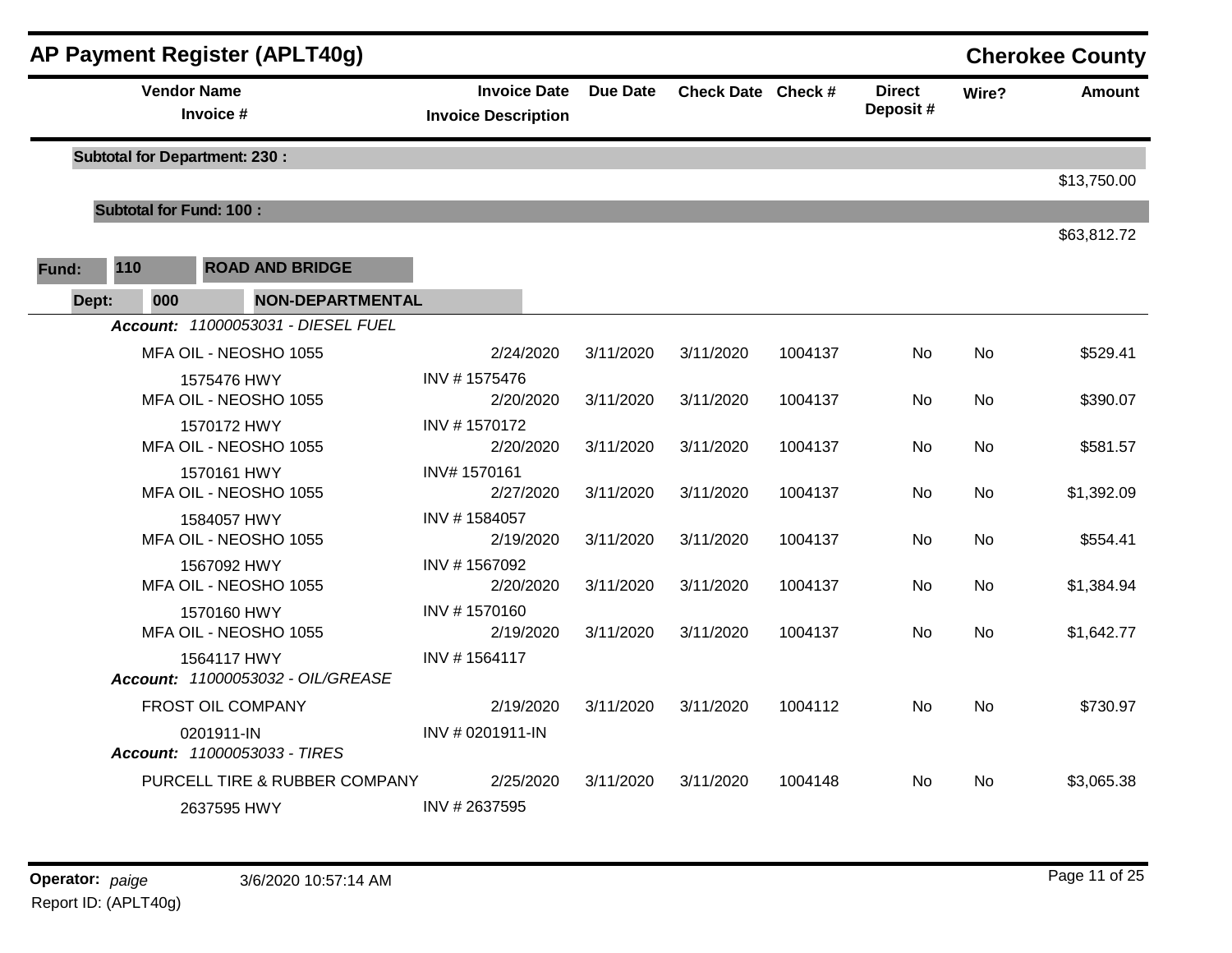| AP Payment Register (APLT40g)                                   |                                                   |           |                    |         |                           |           | <b>Cherokee County</b> |
|-----------------------------------------------------------------|---------------------------------------------------|-----------|--------------------|---------|---------------------------|-----------|------------------------|
| <b>Vendor Name</b><br>Invoice #                                 | <b>Invoice Date</b><br><b>Invoice Description</b> | Due Date  | Check Date Check # |         | <b>Direct</b><br>Deposit# | Wire?     | <b>Amount</b>          |
| KANSASLAND TIRE OF PITTSBURG                                    | 2/25/2020                                         | 3/11/2020 | 3/11/2020          | 1004128 | <b>No</b>                 | <b>No</b> | \$361.88               |
| 770 HWY<br>PURCELL TIRE & RUBBER COMPANY                        | <b>INV #770</b><br>2/21/2020                      | 3/11/2020 | 3/11/2020          | 1004148 | No.                       | No.       | \$1,000.00             |
| 2637482 HWY<br>Account: 11000053035 - ROCK                      | INV #2637482                                      |           |                    |         |                           |           |                        |
| MCCABE INDUSTRIAL MINERALS INC                                  | 2/11/2020                                         | 3/11/2020 | 3/11/2020          | 1004132 | No.                       | No        | \$1,651.04             |
| 34977 HWY<br>Account: 11000053042 - BREAKROOM SUPPLIES          | INV #34977                                        |           |                    |         |                           |           |                        |
| CLEAN THE UNIFORM CO JOPLIN                                     | 2/24/2020                                         | 3/11/2020 | 3/11/2020          | 1004093 | No.                       | <b>No</b> | \$98.78                |
| 20122636 HWY<br>CLEAN THE UNIFORM CO JOPLIN                     | INV # 20122636<br>2/17/2020                       | 3/11/2020 | 3/11/2020          | 1004093 | No                        | <b>No</b> | \$14.14                |
| 20120953 HWY<br>APPLEMARKET                                     | INV #20120953<br>2/27/2020                        | 3/11/2020 | 3/11/2020          | 1004077 | No.                       | <b>No</b> | \$16.42                |
| 3798375 HWY<br>APPLEMARKET                                      | INV #3798375<br>2/20/2020                         | 3/11/2020 | 3/11/2020          | 1004077 | No.                       | No.       | \$1.19                 |
| 2121917 HWY<br>Account: 11000053074 - UTILITIES/TELEPHONE BILLS | INV # 2121917                                     |           |                    |         |                           |           |                        |
| <b>CITY OF COLUMBUS</b>                                         | 3/2/2020                                          | 3/11/2020 | 3/11/2020          | 1004090 | No                        | <b>No</b> | \$120.00               |
| 08-88010-00 HWY 9<br><b>KANSAS GAS SERVICE</b>                  | ACCT # 08-88010-00<br>3/2/2020                    | 3/11/2020 | 3/11/2020          | 1004126 | No.                       | No.       | \$1,061.66             |
| 510148149119141118<br><b>KANSAS GAS SERVICE</b>                 | ACCT #510148149119141118<br>3/2/2020              | 3/11/2020 | 3/11/2020          | 1004126 | No.                       | No.       | \$279.50               |
| 510738202155527000<br>COLUMBUS TELEPHONE COMPANY                | ACCT #510738202155527000<br>3/1/2020              | 3/11/2020 | 3/11/2020          | 1004096 | No                        | <b>No</b> | \$189.14               |
| #2586 HWY<br>Account: 11000053079 - MACHINERY/EQUIPMENT         | Acct # 2586                                       |           |                    |         |                           |           |                        |
| <b>DOLLAR GENERAL- REGIONS</b>                                  | 1/14/2020                                         | 3/11/2020 | 3/11/2020          | 1004105 | No.                       | No.       | \$1.00                 |
| 1000938021 HWY                                                  | INV #1000938021                                   |           |                    |         |                           |           |                        |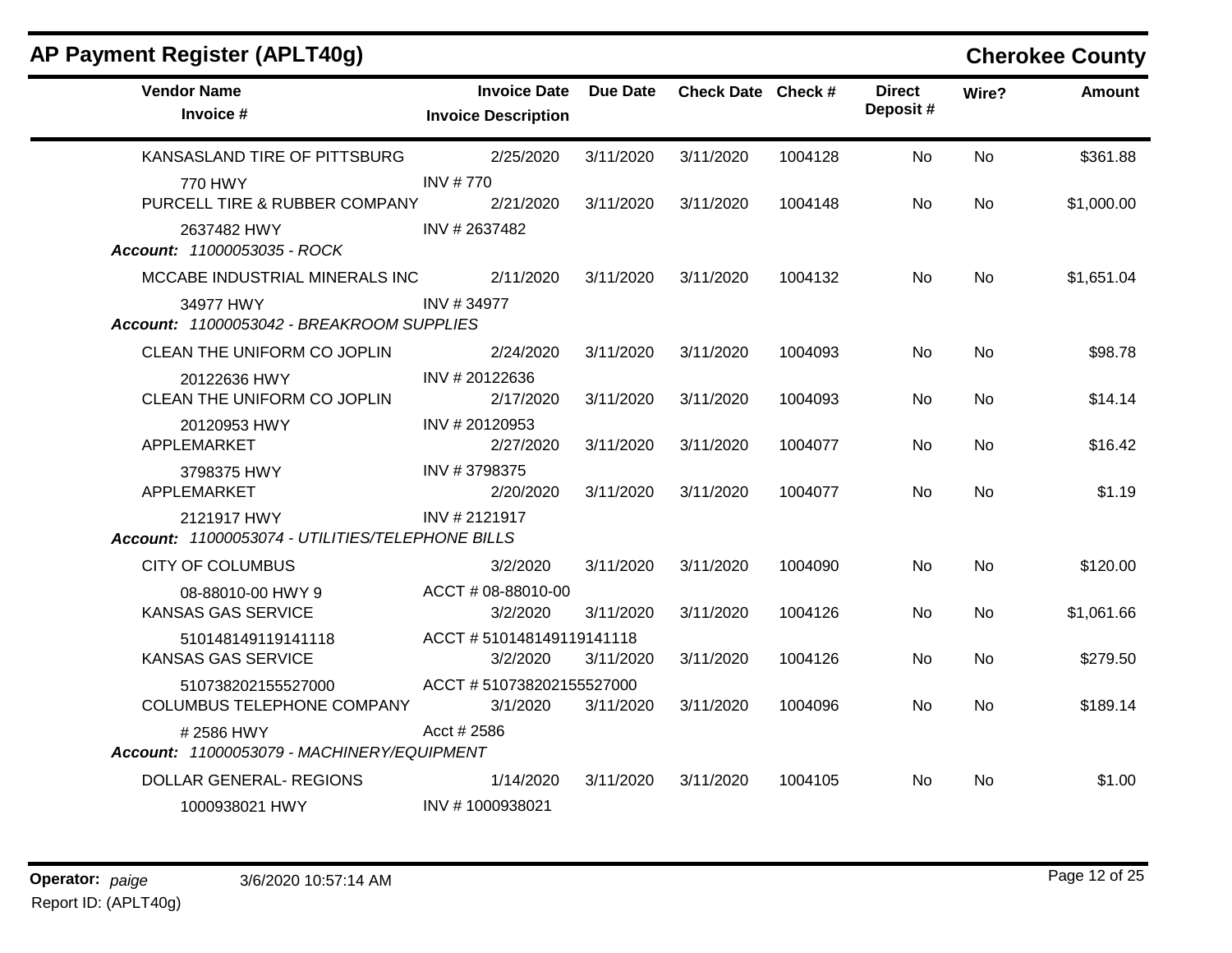| AP Payment Register (APLT40g)              |                                                   |           |                    |         |                           |       | <b>Cherokee County</b> |
|--------------------------------------------|---------------------------------------------------|-----------|--------------------|---------|---------------------------|-------|------------------------|
| <b>Vendor Name</b><br>Invoice #            | <b>Invoice Date</b><br><b>Invoice Description</b> | Due Date  | Check Date Check # |         | <b>Direct</b><br>Deposit# | Wire? | <b>Amount</b>          |
| JOHN FABICK TRACTOR CO                     | 2/25/2020                                         | 3/11/2020 | 3/11/2020          | 1004122 | No                        | No    | \$468.56               |
| SIJO0098546 HWY<br><b>FLEETPRIDE</b>       | INV # SIJO0098546<br>2/21/2020                    | 3/11/2020 | 3/11/2020          | 1004111 | No                        | No    | \$370.35               |
| 46281772 HWY<br>ETTINGER'S OFFICE SUPPLY   | INV #46281772<br>2/18/2020                        | 3/11/2020 | 3/11/2020          | 1004108 | <b>No</b>                 | No.   | \$159.99               |
| 526678-0 HWY<br>NATALINIS AUTOMOTIVE       | INV #526678-0<br>2/19/2020                        | 3/11/2020 | 3/11/2020          | 1004141 | No                        | No.   | (\$57.99)              |
| 727805 HWY<br>NATALINIS AUTOMOTIVE         | INV #727805<br>2/26/2020                          | 3/11/2020 | 3/11/2020          | 1004140 | No                        | No    | \$23.16                |
| 728324 HWY<br>NATALINIS AUTOMOTIVE         | INV #728324<br>2/26/2020                          | 3/11/2020 | 3/11/2020          | 1004140 | No                        | No    | \$7.98                 |
| 728293 HWY<br>NATALINIS AUTOMOTIVE         | INV #728293<br>2/25/2020                          | 3/11/2020 | 3/11/2020          | 1004140 | No                        | No    | \$161.21               |
| 728200 HWY<br>NATALINIS AUTOMOTIVE         | INV #728200<br>2/28/2020                          | 3/11/2020 | 3/11/2020          | 1004140 | No                        | No    | \$3.49                 |
| 728475 HWY<br>NATALINIS AUTOMOTIVE         | INV #728475<br>2/21/2020                          | 3/11/2020 | 3/11/2020          | 1004141 | <b>No</b>                 | No.   | \$256.42               |
| 727949 HWY<br>NATALINIS AUTOMOTIVE         | INV #727949<br>2/27/2020                          | 3/11/2020 | 3/11/2020          | 1004141 | No                        | No    | \$268.55               |
| 728366 HWY<br>NATALINIS AUTOMOTIVE         | <b>NATALINIS</b><br>2/19/2020                     | 3/11/2020 | 3/11/2020          | 1004141 | No                        | No    | \$26.98                |
| 727770 HWY<br>NATALINIS AUTOMOTIVE         | INV #727770<br>2/19/2020                          | 3/11/2020 | 3/11/2020          | 1004141 | No                        | No    | \$107.59               |
| 727764 HWY<br>JOHN FABICK TRACTOR CO       | INV #727764<br>2/25/2020                          | 3/11/2020 | 3/11/2020          | 1004122 | No                        | No.   | \$1,539.70             |
| <b>JO56953 HWY</b><br>NATALINIS AUTOMOTIVE | INV # JO56953<br>2/20/2020                        | 3/11/2020 | 3/11/2020          | 1004141 | No                        | No.   | \$21.47                |
| 727846 HWY<br><b>FLEETPRIDE</b>            | INV #727846<br>2/21/2020                          | 3/11/2020 | 3/11/2020          | 1004111 | No.                       | No    | \$65.74                |
| 46316144 HWY                               | INV #46316144                                     |           |                    |         |                           |       |                        |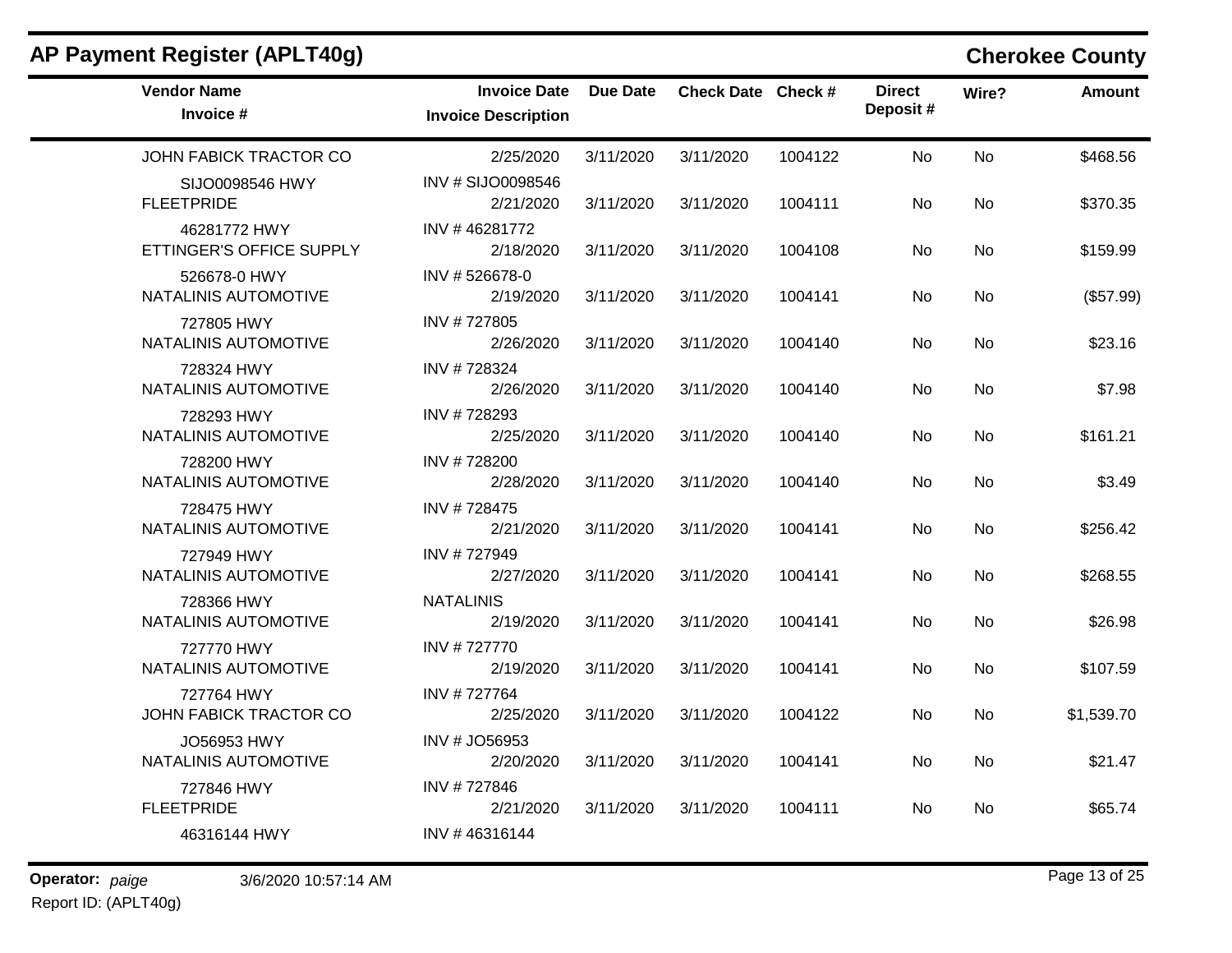| <b>Vendor Name</b><br>Invoice #           | <b>Invoice Date</b><br><b>Invoice Description</b> | Due Date  | Check Date Check # |         | <b>Direct</b><br>Deposit# | Wire?     | <b>Amount</b> |
|-------------------------------------------|---------------------------------------------------|-----------|--------------------|---------|---------------------------|-----------|---------------|
| NATALINIS AUTOMOTIVE                      | 2/20/2020                                         | 3/11/2020 | 3/11/2020          | 1004141 | No                        | <b>No</b> | \$107.59      |
| 727835 HWY<br>NATALINIS AUTOMOTIVE        | INV #727835<br>2/13/2020                          | 3/11/2020 | 3/11/2020          | 1004141 | No.                       | No.       | (\$2.00)      |
| 727307 HWY<br>MUNICIPAL INDUSTRIAL SUPPLY | INV #727307<br>2/21/2020                          | 3/11/2020 | 3/11/2020          | 1004139 | No.                       | No.       | \$379.70      |
| 3088 HWY<br>NATALINIS AUTOMOTIVE          | INV #3088<br>2/18/2020                            | 3/11/2020 | 3/11/2020          | 1004141 | No.                       | <b>No</b> | \$57.99       |
| 727630 HWY<br><b>HERITAGE TRACTOR</b>     | INV #727630<br>2/19/2020                          | 3/11/2020 | 3/11/2020          | 1004118 | No                        | No        | \$471.32      |
| 10619424 HWY<br><b>HERITAGE TRACTOR</b>   | INV #10619424<br>2/25/2020                        | 3/11/2020 | 3/11/2020          | 1004118 | No.                       | <b>No</b> | \$1,292.74    |
| 10624412 HWY<br><b>HERITAGE TRACTOR</b>   | INV #10624412<br>2/21/2020                        | 3/11/2020 | 3/11/2020          | 1004118 | No.                       | No.       | \$358.82      |
| 10621427<br><b>HERITAGE TRACTOR</b>       | INV #10621427<br>2/28/2020                        | 3/11/2020 | 3/11/2020          | 1004118 | No                        | No        | \$99.12       |
| 10626911 HWY<br>TRUE VALUE COLUMBUS       | INV #10626911<br>2/21/2020                        | 3/11/2020 | 3/11/2020          | 1004158 | No                        | No        | \$4.04        |
| A398182 HWY<br>NATALINIS AUTOMOTIVE       | INV # A398182<br>2/24/2020                        | 3/11/2020 | 3/11/2020          | 1004140 | No                        | <b>No</b> | \$75.37       |
| 728137 HWY<br><b>POWERPLAN</b>            | INV #728137<br>3/2/2020                           | 3/11/2020 | 3/11/2020          | 1004145 | No.                       | <b>No</b> | \$11,433.62   |
| 87002-40937 HWY 7<br>NATALINIS AUTOMOTIVE | INV #87002-40937<br>2/26/2020                     | 3/11/2020 | 3/11/2020          | 1004140 | No.                       | No.       | \$2.49        |
| 728290 HWY<br>NATALINIS AUTOMOTIVE        | INV #728290<br>2/25/2020                          | 3/11/2020 | 3/11/2020          | 1004140 | No                        | No.       | \$4.29        |
| 728239 HWY<br>NATALINIS AUTOMOTIVE        | INV #728239<br>2/26/2020                          | 3/11/2020 | 3/11/2020          | 1004140 | No                        | No        | \$3.29        |
| 728297 HWY<br>NATALINIS AUTOMOTIVE        | INV #728297<br>2/21/2020                          | 3/11/2020 | 3/11/2020          | 1004141 | No.                       | No.       | \$16.49       |
| 727948 HWY                                | INV #727948                                       |           |                    |         |                           |           |               |

# **AP Payment Register (APLT40g) Cherokee County**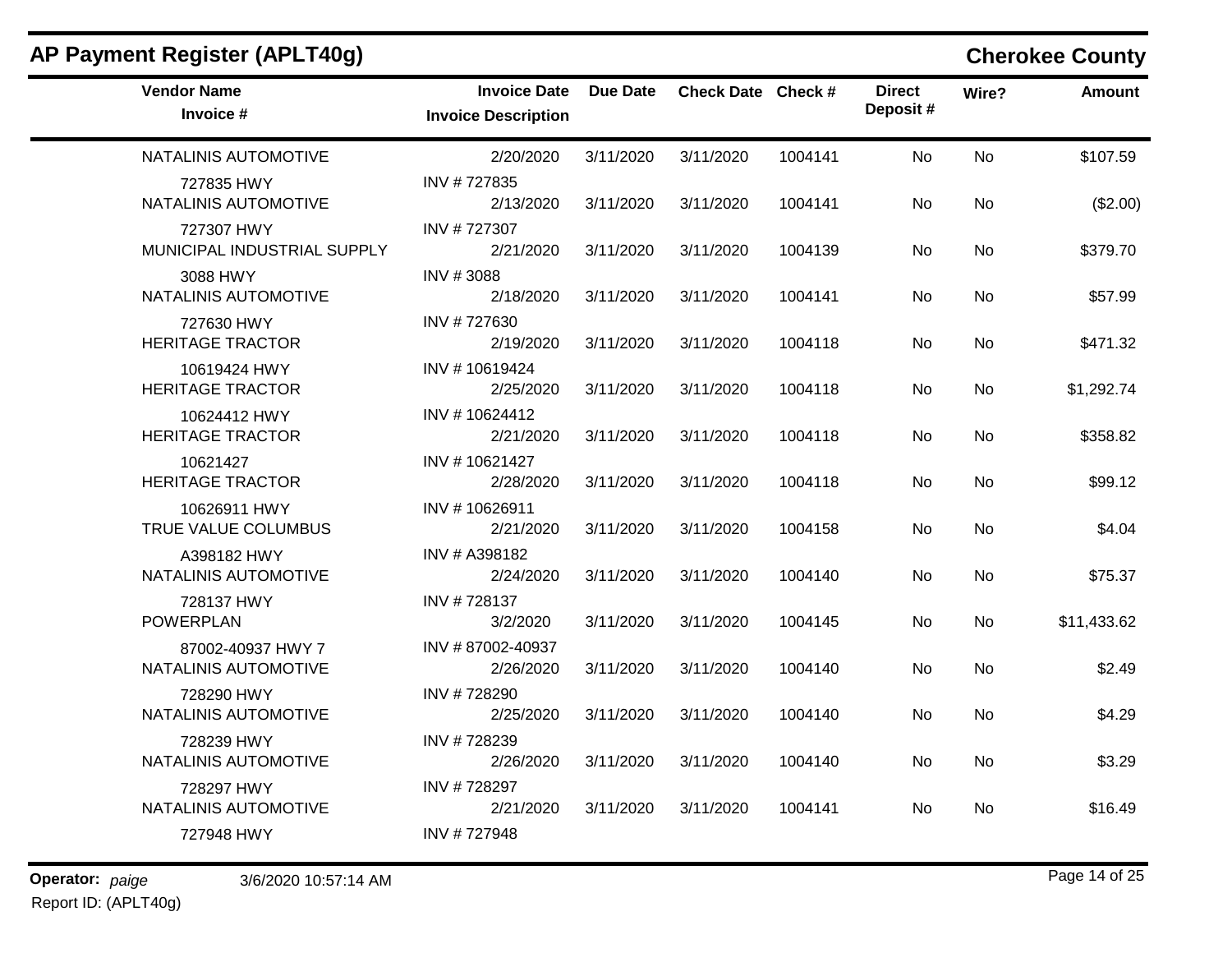| <b>Vendor Name</b><br>Invoice #                       | <b>Invoice Date</b><br><b>Invoice Description</b> | Due Date  | Check Date Check # |         | <b>Direct</b><br>Deposit# | Wire?     | <b>Amount</b> |
|-------------------------------------------------------|---------------------------------------------------|-----------|--------------------|---------|---------------------------|-----------|---------------|
| NATALINIS AUTOMOTIVE                                  | 2/24/2020                                         | 3/11/2020 | 3/11/2020          | 1004140 | No.                       | <b>No</b> | \$9.12        |
| 728161 HWY<br>NATALINIS AUTOMOTIVE                    | INV #728161<br>2/19/2020                          | 3/11/2020 | 3/11/2020          | 1004141 | No                        | No        | (\$57.99)     |
| 727777 HWY<br>NATALINIS AUTOMOTIVE                    | INV #727777<br>2/20/2020                          | 3/11/2020 | 3/11/2020          | 1004141 | No.                       | No.       | \$124.58      |
| 727836 HWY<br>PRODUCTIVITY PLUS ACCOUNT               | INV #727836<br>2/26/2020                          | 3/11/2020 | 3/11/2020          | 1004147 | No.                       | No.       | \$881.67      |
| 5276 HWY<br>JOHN FABICK TRACTOR CO                    | ACCT # 6035181142905276<br>2/25/2020              | 3/11/2020 | 3/11/2020          | 1004122 | No                        | No        | \$1,539.70    |
| SIJO0098571<br><b>GENERAL MACHINERY OF PITTSBURG</b>  | INV # SIJO0098571<br>2/24/2020                    | 3/11/2020 | 3/11/2020          | 1004116 | No                        | <b>No</b> | \$192.00      |
| INV1801 HWY<br><b>FLEETPRIDE</b>                      | <b>INV1801</b><br>2/26/2020                       | 3/11/2020 | 3/11/2020          | 1004111 | No.                       | <b>No</b> | (\$4.00)      |
| 46584413 HWY<br>JOPLIN FREIGHTLINER SALES INC         | INV #46584413<br>2/21/2020                        | 3/11/2020 | 3/11/2020          | 1004123 | No.                       | <b>No</b> | \$79.72       |
| 58271206 HWY<br><b>FLEETPRIDE</b>                     | INV #58271206<br>2/19/2020                        | 3/11/2020 | 3/11/2020          | 1004111 | No.                       | <b>No</b> | \$143.31      |
| 46106894 HWY<br><b>FLEETPRIDE</b>                     | INV #46106894<br>2/26/2020                        | 3/11/2020 | 3/11/2020          | 1004111 | No.                       | <b>No</b> | \$136.19      |
| 26578020 HWY<br>JOHN FABICK TRACTOR CO                | INV #46578020<br>2/28/2020                        | 3/11/2020 | 3/11/2020          | 1004122 | No.                       | <b>No</b> | \$103.65      |
| PIJ00384180<br><b>FARMERS COOPERATIVE ASSOCIATION</b> | INV # PIJ00384180<br>2/25/2020                    | 3/11/2020 | 3/11/2020          | 1004109 | No.                       | <b>No</b> | \$6.00        |
| 269483 HWY<br><b>FARMERS COOPERATIVE ASSOCIATION</b>  | INV # 269483<br>2/19/2020                         | 3/11/2020 | 3/11/2020          | 1004109 | No.                       | <b>No</b> | \$5.20        |
| 269208 HWY<br>FARMERS COOPERATIVE ASSOCIATION         | INV #269208<br>2/20/2020                          | 3/11/2020 | 3/11/2020          | 1004109 | <b>No</b>                 | <b>No</b> | \$5.59        |
| 269262 HWY<br>NATALINIS AUTOMOTIVE                    | INV # 269262<br>2/19/2020                         | 3/11/2020 | 3/11/2020          | 1004141 | No.                       | No.       | \$57.99       |
| 727749 HWY                                            | INV #727749                                       |           |                    |         |                           |           |               |

# **AP Payment Register (APLT40g) Cherokee County**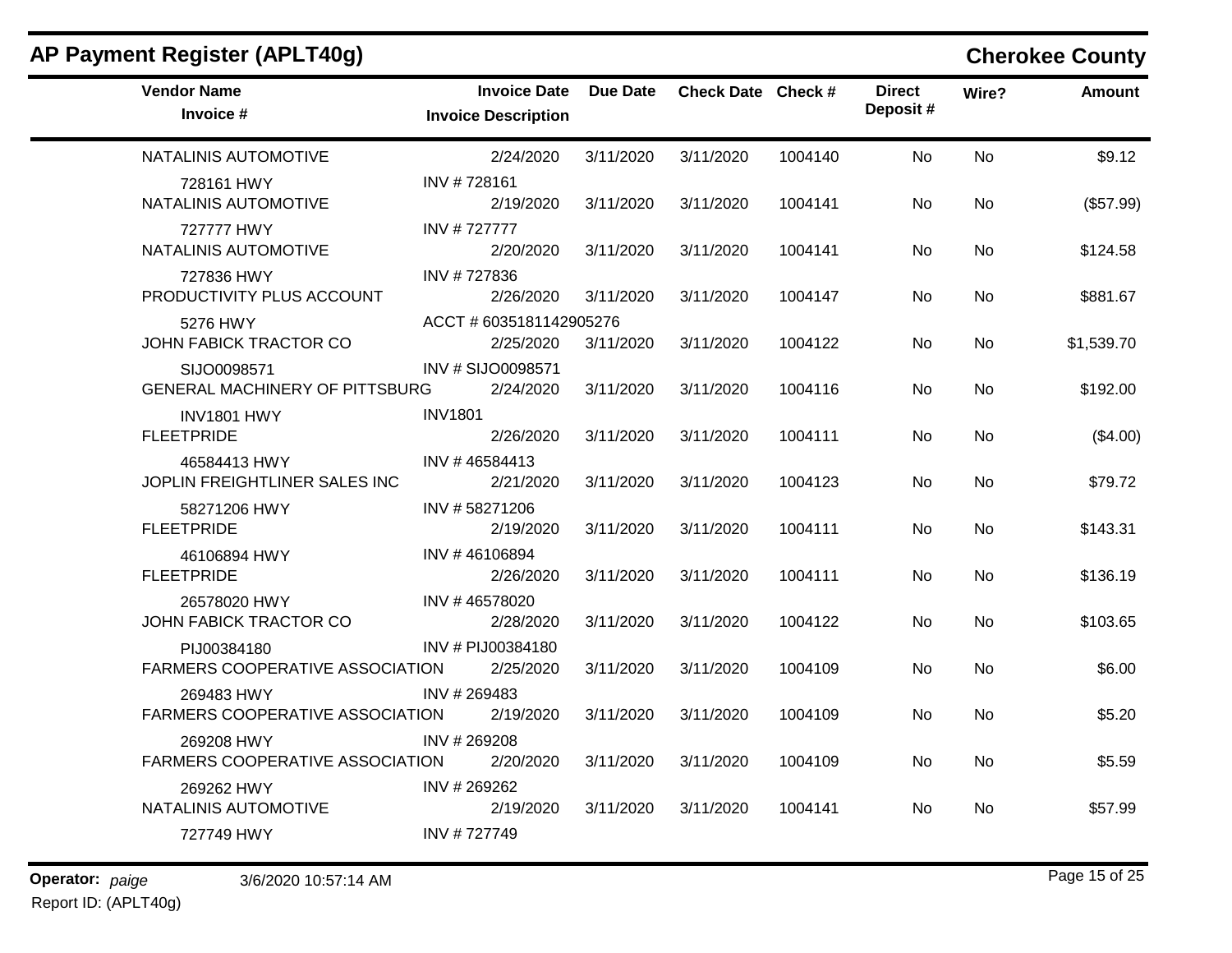|                       |                                      | AP Payment Register (APLT40g)                                |                                                   |                 |                    |         |                           |       | <b>Cherokee County</b> |
|-----------------------|--------------------------------------|--------------------------------------------------------------|---------------------------------------------------|-----------------|--------------------|---------|---------------------------|-------|------------------------|
|                       | <b>Vendor Name</b><br>Invoice #      |                                                              | <b>Invoice Date</b><br><b>Invoice Description</b> | <b>Due Date</b> | Check Date Check # |         | <b>Direct</b><br>Deposit# | Wire? | <b>Amount</b>          |
|                       | <b>LOCKE SUPPLY</b>                  |                                                              | 2/21/2020                                         | 3/11/2020       | 3/11/2020          | 1004131 | No                        | No    | \$90.96                |
|                       |                                      | 39451447-00 HWY<br>Account: 11000053084 - CELL PHONE CHARGES | INV #39451447-00                                  |                 |                    |         |                           |       |                        |
|                       | <b>US CELLULAR</b>                   |                                                              | 2/20/2020                                         | 3/11/2020       | 3/11/2020          | 1004160 | No                        | No    | \$52.84                |
|                       |                                      | 0358681529 HWY<br>Account: 11000053089 - OTHER CONTRACTUAL   | INV # 0358681529                                  |                 |                    |         |                           |       |                        |
|                       | <b>CINTAS CORP</b>                   |                                                              | 2/14/2020                                         | 3/11/2020       | 3/11/2020          | 1004088 | No.                       | No.   | \$28.34                |
|                       |                                      | 8404515574 HWY                                               | INV #8404515574                                   |                 |                    |         |                           |       |                        |
|                       | <b>Subtotal for Department: 000:</b> |                                                              |                                                   |                 |                    |         |                           |       |                        |
|                       |                                      |                                                              |                                                   |                 |                    |         |                           |       | \$36,189.30            |
|                       | <b>Subtotal for Fund: 110:</b>       |                                                              |                                                   |                 |                    |         |                           |       |                        |
| 120<br>Fund:<br>Dept: | 000                                  | <b>EXTENSION COUNCIL</b><br><b>NON-DEPARTMENTAL</b>          |                                                   |                 |                    |         |                           |       | \$36,189.30            |
|                       |                                      | Account: 12000053089 - OTHER CONTRACTUAL                     |                                                   |                 |                    |         |                           |       |                        |
|                       |                                      | CHEROKEE COUNTY EXTENSION COUNCIL                            | 3/6/2020                                          | 3/11/2020       | 3/11/2020          | 1004171 | <b>No</b>                 | No    | \$61,162.50            |
|                       | 0311                                 |                                                              | <b>QUARTERLY DISTRIBUTION</b>                     |                 |                    |         |                           |       |                        |
|                       | <b>Subtotal for Department: 000:</b> |                                                              |                                                   |                 |                    |         |                           |       |                        |
|                       |                                      |                                                              |                                                   |                 |                    |         |                           |       | \$61,162.50            |
|                       | <b>Subtotal for Fund: 120:</b>       |                                                              |                                                   |                 |                    |         |                           |       |                        |
|                       |                                      |                                                              |                                                   |                 |                    |         |                           |       | \$61,162.50            |
| 130<br>Fund:          |                                      | <b>NOXIOUS WEED</b>                                          |                                                   |                 |                    |         |                           |       |                        |
| Dept:                 | 000                                  | <b>NON-DEPARTMENTAL</b>                                      |                                                   |                 |                    |         |                           |       |                        |
|                       |                                      | Account: 13000053074 - TELEPHONE BILLS                       |                                                   |                 |                    |         |                           |       |                        |
|                       |                                      | <b>COLUMBUS TELEPHONE COMPANY</b>                            | 3/2/2020                                          | 3/11/2020       | 3/11/2020          | 1004095 | No                        | No    | \$111.02               |
|                       | 0311                                 |                                                              | <b>ACCT 2293</b>                                  |                 |                    |         |                           |       |                        |
|                       |                                      |                                                              |                                                   |                 |                    |         |                           |       |                        |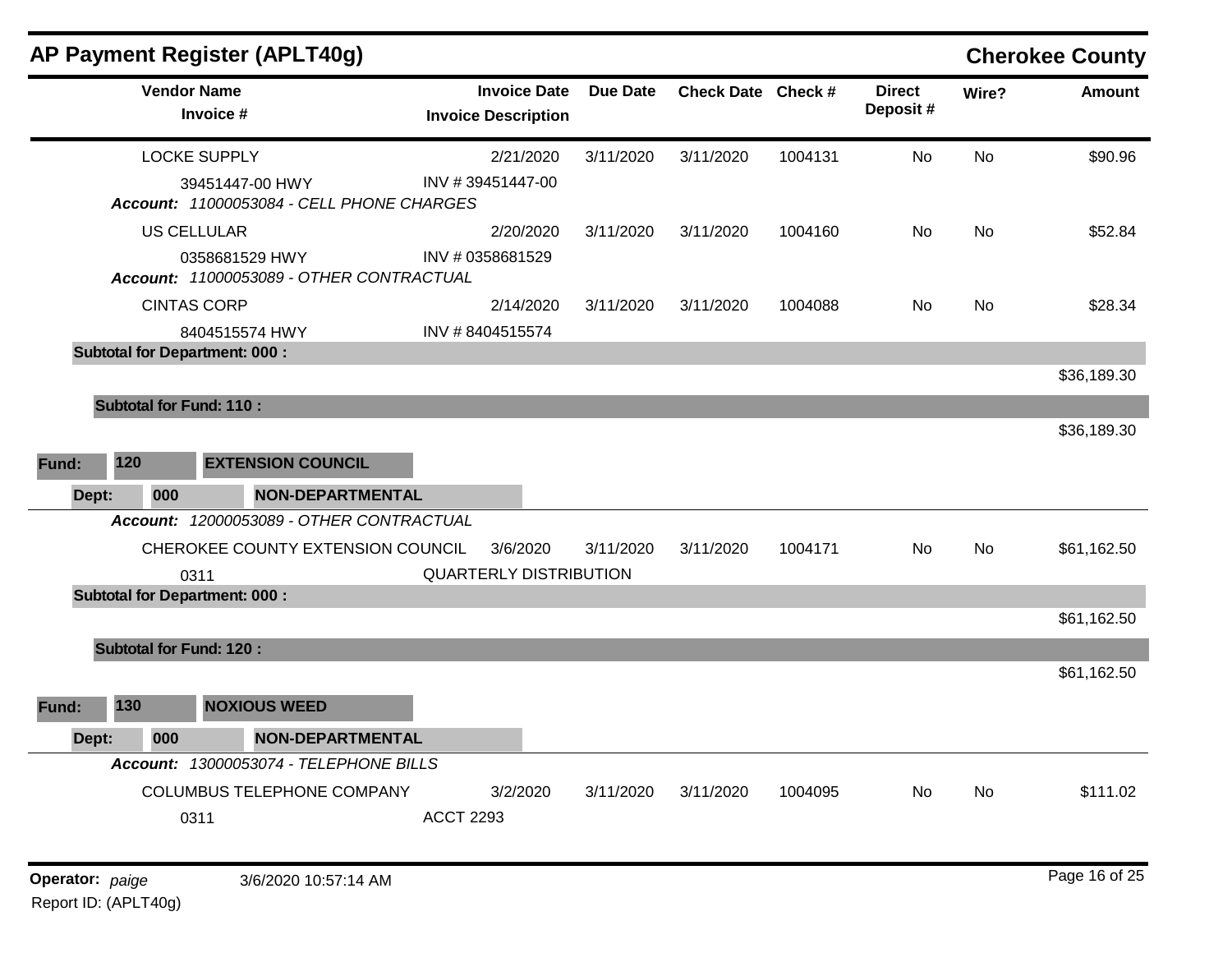|       |       |                    | AP Payment Register (APLT40g)                                              |                                                   |                 |                    |         |                           |           | <b>Cherokee County</b> |
|-------|-------|--------------------|----------------------------------------------------------------------------|---------------------------------------------------|-----------------|--------------------|---------|---------------------------|-----------|------------------------|
|       |       | <b>Vendor Name</b> | Invoice #                                                                  | <b>Invoice Date</b><br><b>Invoice Description</b> | <b>Due Date</b> | Check Date Check # |         | <b>Direct</b><br>Deposit# | Wire?     | <b>Amount</b>          |
|       |       |                    | <b>Subtotal for Department: 000:</b>                                       |                                                   |                 |                    |         |                           |           | \$111.02               |
|       |       |                    | <b>Subtotal for Fund: 130:</b>                                             |                                                   |                 |                    |         |                           |           |                        |
|       | 140   |                    | <b>HEALTH</b>                                                              |                                                   |                 |                    |         |                           |           | \$111.02               |
| Fund: |       |                    |                                                                            |                                                   |                 |                    |         |                           |           |                        |
|       | Dept: | 000                | <b>NON-DEPARTMENTAL</b><br>Account: 14000053021 - PRINTING/OFFICE SUPPLIES |                                                   |                 |                    |         |                           |           |                        |
|       |       |                    | <b>CHASE CARD SERVICES</b>                                                 | 3/2/2020                                          | 3/11/2020       | 3/11/2020          | 1004085 | No                        | No        | \$7.63                 |
|       |       | 0311               |                                                                            | ACCT 4246 3119 7000 5747                          |                 |                    |         |                           |           |                        |
|       |       |                    | <b>CHASE CARD SERVICES</b>                                                 | 3/2/2020                                          | 3/11/2020       | 3/11/2020          | 1004085 | No                        | <b>No</b> | \$34.00                |
|       |       | 0311               |                                                                            | ACCT 4246 3119 7000 5747                          |                 |                    |         |                           |           |                        |
|       |       |                    | <b>STRONGHOLD DATA</b>                                                     | 3/2/2020                                          | 3/11/2020       | 3/11/2020          | 1004151 | No                        | No        | \$19.95                |
|       |       | 31969              |                                                                            | <b>INV 31969</b>                                  |                 |                    |         |                           |           |                        |
|       |       | <b>MCCARTY'S</b>   |                                                                            | 3/2/2020                                          | 3/11/2020       | 3/11/2020          | 1004133 | No                        | No        | \$7.66                 |
|       |       |                    | 016740-00<br>Account: 14000053025 - PARTS/VEHICLE REPAIRS                  | INV 016740-00                                     |                 |                    |         |                           |           |                        |
|       |       | <b>WEX BANK</b>    |                                                                            | 3/2/2020                                          | 3/11/2020       | 3/11/2020          | 1004164 | No                        | <b>No</b> | \$28.69                |
|       |       |                    | 64119694                                                                   | INV 64119694                                      |                 |                    |         |                           |           |                        |
|       |       |                    | Account: 14000053043 - HEALTH DEPT MED SUPPLIES                            |                                                   |                 |                    |         |                           |           |                        |
|       |       |                    | <b>CHASE CARD SERVICES</b>                                                 | 3/2/2020                                          | 3/11/2020       | 3/11/2020          | 1004085 | No                        | No        | \$13.05                |
|       |       | 0311               |                                                                            | ACCT 4246 3119 7000 5747                          |                 |                    |         |                           |           |                        |
|       |       |                    | Account: 14000053072 - GAS, ELECTRIC, WATER/PHONE                          |                                                   |                 |                    |         |                           |           |                        |
|       |       |                    | EMPIRE DISTRICT ELECTRIC COMPANY                                           | 3/2/2020                                          | 3/11/2020       | 3/11/2020          | 1004106 | No                        | No        | \$501.75               |
|       |       |                    | 0311 HE                                                                    | ACCT 616527-32-1                                  |                 |                    |         |                           |           |                        |
|       |       |                    | <b>VERIZON WIRELESS</b>                                                    | 3/2/2020                                          | 3/11/2020       | 3/11/2020          | 1004161 | No                        | No        | \$66.15                |
|       |       |                    | 9848281508                                                                 | INV 9848281508                                    |                 |                    |         |                           |           |                        |
|       |       |                    | <b>CITY OF COLUMBUS</b>                                                    | 3/2/2020<br>ACCT 07-17240-00                      | 3/11/2020       | 3/11/2020          | 1004091 | No                        | No        | \$60.00                |
|       |       | 0311               |                                                                            |                                                   |                 |                    |         |                           |           |                        |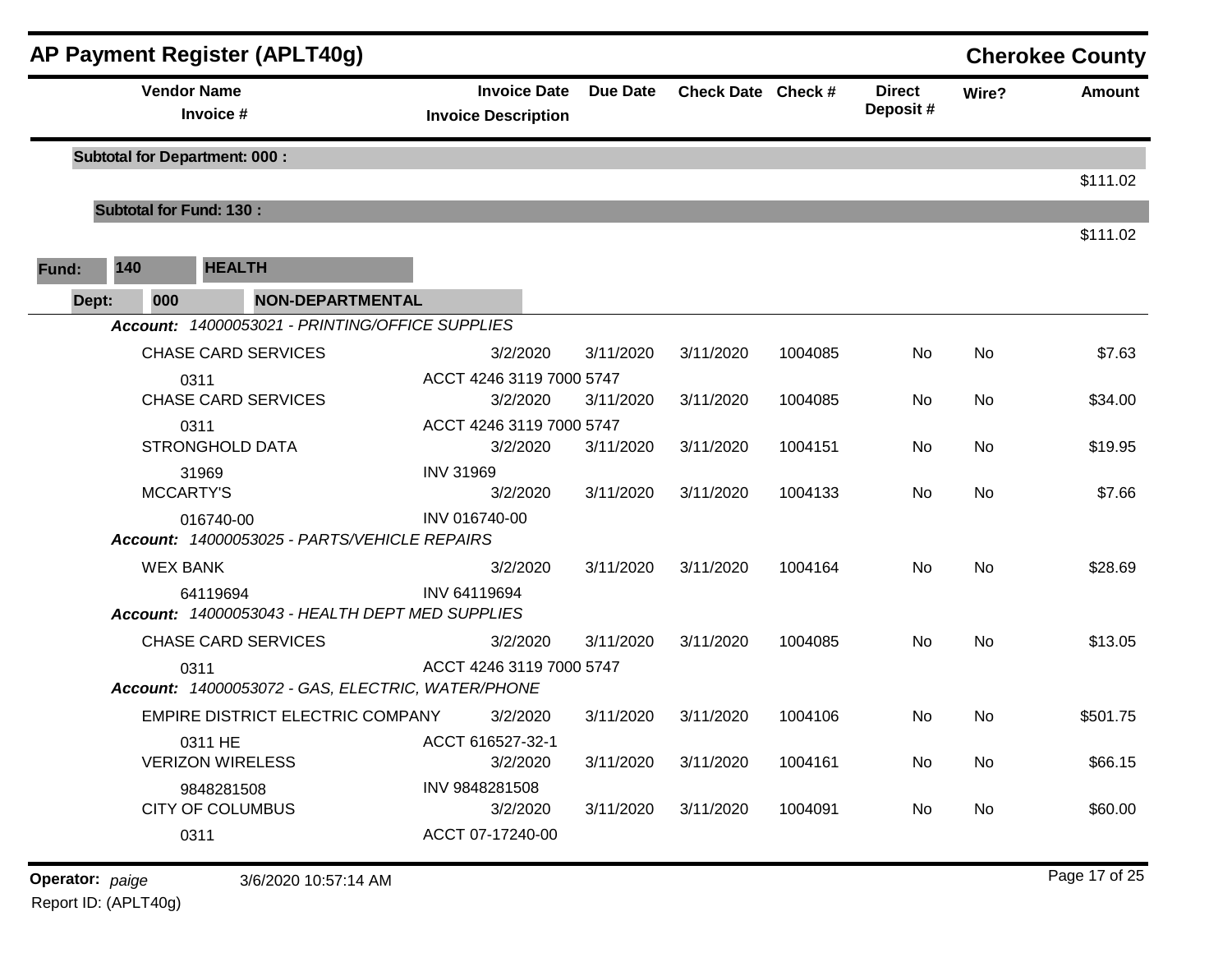|              | AP Payment Register (APLT40g)                           |                                                   |                 |                    |         |                           |           | <b>Cherokee County</b> |
|--------------|---------------------------------------------------------|---------------------------------------------------|-----------------|--------------------|---------|---------------------------|-----------|------------------------|
|              | <b>Vendor Name</b><br>Invoice #                         | <b>Invoice Date</b><br><b>Invoice Description</b> | <b>Due Date</b> | Check Date Check # |         | <b>Direct</b><br>Deposit# | Wire?     | <b>Amount</b>          |
|              | <b>KANSAS GAS SERVICE</b>                               | 3/2/2020                                          | 3/11/2020       | 3/11/2020          | 1004126 | No                        | <b>No</b> | \$97.00                |
|              | 0311<br>COLUMBUS TELEPHONE COMPANY                      | ACCT 510080477 1188672 27<br>3/2/2020             | 3/11/2020       | 3/11/2020          | 1004095 | No.                       | No        | \$57.11                |
|              | 0311 HE1<br>COLUMBUS TELEPHONE COMPANY                  | <b>ACCT 2311</b><br>3/2/2020                      | 3/11/2020       | 3/11/2020          | 1004095 | No                        | <b>No</b> | \$386.11               |
|              | 0311 HE<br>Account: 14000053076 - PROFESSIONAL SERVICES | <b>ACCT 2060</b>                                  |                 |                    |         |                           |           |                        |
|              | <b>MCCARTY'S</b>                                        | 3/2/2020                                          | 3/11/2020       | 3/11/2020          | 1004133 | No                        | <b>No</b> | \$125.00               |
|              | 102128<br>Account: 14000053098 - OTHER CAPITAL OUTLAY   | <b>INV 102128</b>                                 |                 |                    |         |                           |           |                        |
|              | <b>CHASE CARD SERVICES</b>                              | 3/2/2020                                          | 3/11/2020       | 3/11/2020          | 1004085 | No                        | No        | \$16.98                |
|              | 0311<br>Account: 14000053182 - CONTRACTS                | ACCT 4246 3119 7000 5747                          |                 |                    |         |                           |           |                        |
|              | MEDICAL WASTE SERVICES                                  | 3/2/2020                                          | 3/11/2020       | 3/11/2020          | 1004134 | No                        | <b>No</b> | \$99.00                |
|              | W98938                                                  | <b>INV W98938</b>                                 |                 |                    |         |                           |           |                        |
|              | <b>Subtotal for Department: 000:</b>                    |                                                   |                 |                    |         |                           |           | \$1,520.08             |
|              | <b>Subtotal for Fund: 140:</b>                          |                                                   |                 |                    |         |                           |           |                        |
|              |                                                         |                                                   |                 |                    |         |                           |           | \$1,520.08             |
| 150<br>Fund: | <b>FAIR</b>                                             |                                                   |                 |                    |         |                           |           |                        |
| Dept:        | 000<br><b>NON-DEPARTMENTAL</b>                          |                                                   |                 |                    |         |                           |           |                        |
|              | Account: 15000053089 - OTHER CONTRACTUAL                |                                                   |                 |                    |         |                           |           |                        |
|              | CHEROKEE COUNTY FAIR BOARD                              | 3/6/2020                                          | 3/11/2020       | 3/11/2020          | 1004172 | No                        | No        | \$3,000.00             |
|              | 0311                                                    | <b>QUARTERLY DISTRIBUTION</b>                     |                 |                    |         |                           |           |                        |
|              | <b>Subtotal for Department: 000:</b>                    |                                                   |                 |                    |         |                           |           |                        |
|              |                                                         |                                                   |                 |                    |         |                           |           | \$3,000.00             |

### **Operator:** paige 3/6/2020 10:57:15 AM Report ID: (APLT40g)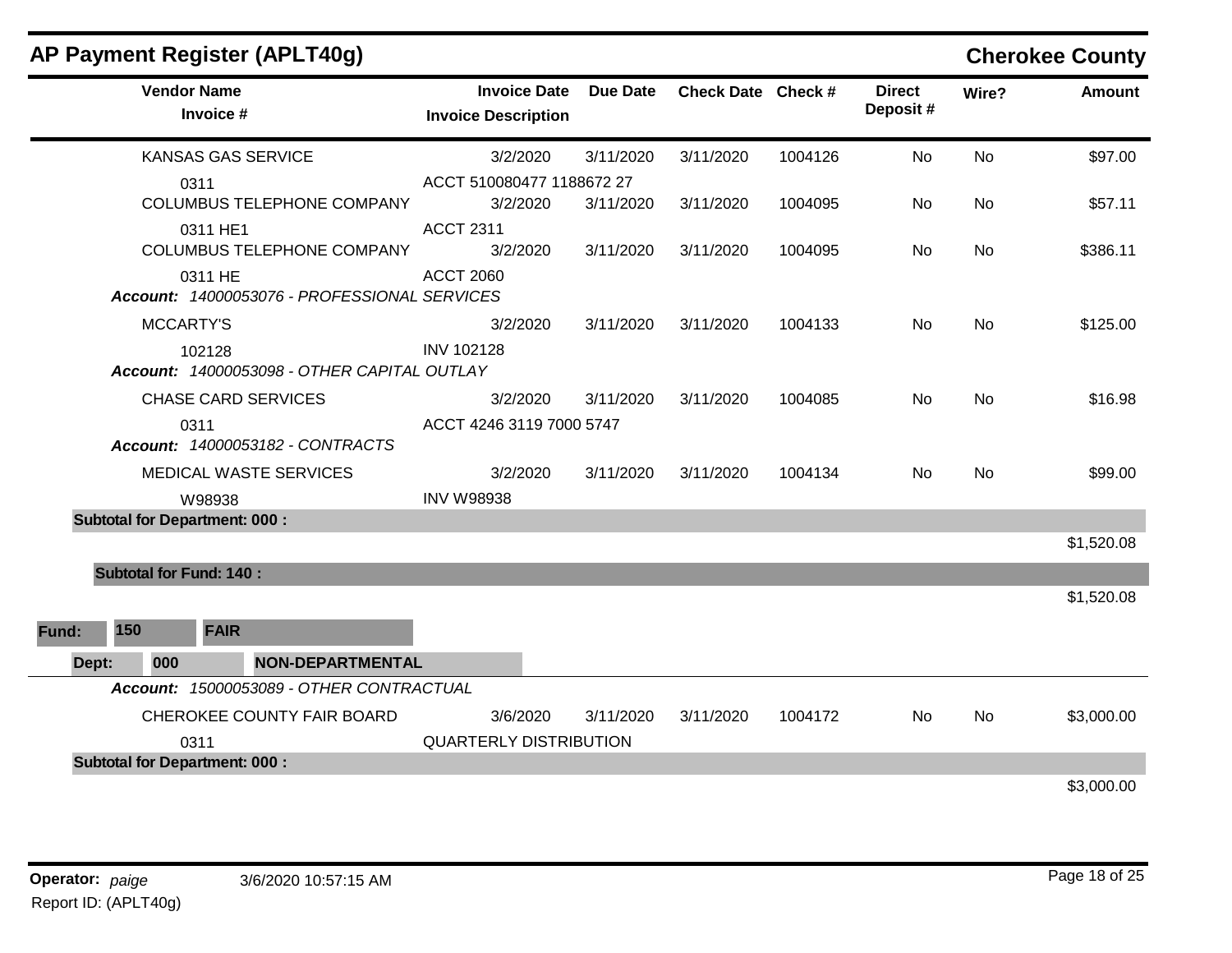|                 |                                | <b>AP Payment Register (APLT40g)</b>      |                               |                     |                 |                    |         |                           |       | <b>Cherokee County</b> |
|-----------------|--------------------------------|-------------------------------------------|-------------------------------|---------------------|-----------------|--------------------|---------|---------------------------|-------|------------------------|
|                 |                                | <b>Vendor Name</b><br>Invoice #           | <b>Invoice Description</b>    | <b>Invoice Date</b> | <b>Due Date</b> | Check Date Check # |         | <b>Direct</b><br>Deposit# | Wire? | <b>Amount</b>          |
|                 | <b>Subtotal for Fund: 150:</b> |                                           |                               |                     |                 |                    |         |                           |       |                        |
|                 |                                |                                           |                               |                     |                 |                    |         |                           |       | \$3,000.00             |
| Fund:           | 160                            | <b>DIRECT ELECTION</b>                    |                               |                     |                 |                    |         |                           |       |                        |
| Dept:           | 000                            | <b>NON-DEPARTMENTAL</b>                   |                               |                     |                 |                    |         |                           |       |                        |
|                 |                                | Account: 16000053070 - CONTRACTUAL        |                               |                     |                 |                    |         |                           |       |                        |
|                 |                                | SECRETARY OF STATE                        |                               | 2/26/2020           | 3/11/2020       | 3/11/2020          | 1004149 | No                        | No    | \$6,300.00             |
|                 |                                | 0311                                      | 2020 ELVIS INVOICE            |                     |                 |                    |         |                           |       |                        |
|                 |                                | Account: 16000053075 - DUES/SUBSCRIPTIONS |                               |                     |                 |                    |         |                           |       |                        |
|                 | <b>KCCEOA</b>                  |                                           |                               | 2/26/2020           | 3/11/2020       | 3/11/2020          | 1004129 | No                        | No    | \$200.00               |
|                 |                                | 0311                                      | 2020 DUES, CHEROKEE COUNTY    |                     |                 |                    |         |                           |       |                        |
|                 |                                | <b>Subtotal for Department: 000:</b>      |                               |                     |                 |                    |         |                           |       |                        |
|                 |                                |                                           |                               |                     |                 |                    |         |                           |       | \$6,500.00             |
|                 | <b>Subtotal for Fund: 160:</b> |                                           |                               |                     |                 |                    |         |                           |       |                        |
|                 |                                |                                           |                               |                     |                 |                    |         |                           |       | \$6,500.00             |
| Fund:           | 180                            | <b>SOIL CONSERVATION</b>                  |                               |                     |                 |                    |         |                           |       |                        |
| Dept:           | 000                            | <b>NON-DEPARTMENTAL</b>                   |                               |                     |                 |                    |         |                           |       |                        |
|                 |                                | Account: 18000053089 - OTHER CONTRACTUAL  |                               |                     |                 |                    |         |                           |       |                        |
|                 |                                | CHEROKEE COUNTY SOIL CONSERVATION         |                               | 3/6/2020            | 3/11/2020       | 3/11/2020          | 1004173 | No                        | No    | \$6,250.00             |
|                 |                                | 0311                                      | <b>QUARTERLY DISTRIBUTION</b> |                     |                 |                    |         |                           |       |                        |
|                 |                                | <b>Subtotal for Department: 000:</b>      |                               |                     |                 |                    |         |                           |       |                        |
|                 |                                |                                           |                               |                     |                 |                    |         |                           |       | \$6,250.00             |
|                 | <b>Subtotal for Fund: 180:</b> |                                           |                               |                     |                 |                    |         |                           |       |                        |
|                 |                                |                                           |                               |                     |                 |                    |         |                           |       | \$6,250.00             |
| Fund:           | 200                            | <b>MENTAL HEALTH</b>                      |                               |                     |                 |                    |         |                           |       |                        |
| Dept:           | 000                            | <b>NON-DEPARTMENTAL</b>                   |                               |                     |                 |                    |         |                           |       |                        |
|                 |                                | Account: 20000053089 - OTHER CONTRACTUAL  |                               |                     |                 |                    |         |                           |       |                        |
| Operator: paige |                                | 3/6/2020 10:57:15 AM                      |                               |                     |                 |                    |         |                           |       | Page 19 of 25          |
|                 | Report ID: (APLT40g)           |                                           |                               |                     |                 |                    |         |                           |       |                        |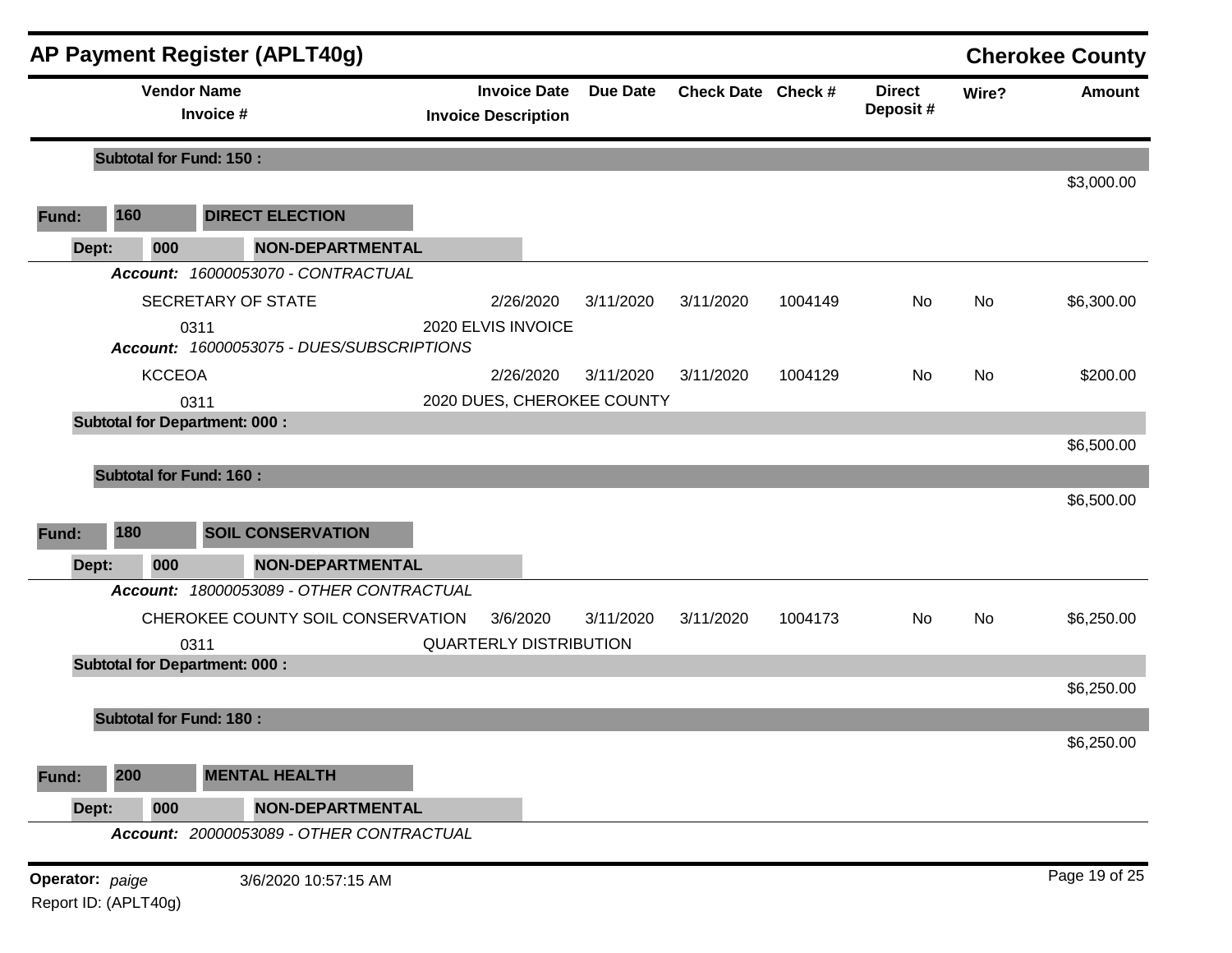|       |     | <b>AP Payment Register (APLT40g)</b>     |                                                   |                 |                    |         |                           |       | <b>Cherokee County</b> |
|-------|-----|------------------------------------------|---------------------------------------------------|-----------------|--------------------|---------|---------------------------|-------|------------------------|
|       |     | <b>Vendor Name</b><br>Invoice #          | <b>Invoice Date</b><br><b>Invoice Description</b> | <b>Due Date</b> | Check Date Check # |         | <b>Direct</b><br>Deposit# | Wire? | <b>Amount</b>          |
|       |     | SPRINGRIVER MENTAL HEALTH & WELLNE       | 3/6/2020                                          | 3/11/2020       | 3/11/2020          | 1004178 | <b>No</b>                 | No    | \$30,364.25            |
|       |     | 0311                                     | <b>QUARTERLY DISTRIBUTION</b>                     |                 |                    |         |                           |       |                        |
|       |     | <b>Subtotal for Department: 000:</b>     |                                                   |                 |                    |         |                           |       |                        |
|       |     |                                          |                                                   |                 |                    |         |                           |       | \$30,364.25            |
|       |     | <b>Subtotal for Fund: 200:</b>           |                                                   |                 |                    |         |                           |       | \$30,364.25            |
|       |     |                                          |                                                   |                 |                    |         |                           |       |                        |
| Fund: | 210 | <b>MENTAL RETARDATION</b>                |                                                   |                 |                    |         |                           |       |                        |
| Dept: | 000 | <b>NON-DEPARTMENTAL</b>                  |                                                   |                 |                    |         |                           |       |                        |
|       |     | Account: 21000053089 - OTHER CONTRACTUAL |                                                   |                 |                    |         |                           |       |                        |
|       |     | <b>CLASS LTD</b>                         | 3/6/2020                                          | 3/11/2020       | 3/11/2020          | 1004174 | No                        | No    | \$27,864.25            |
|       |     | 0311                                     | <b>QUARTERLY DISTRIBUTION</b>                     |                 |                    |         |                           |       |                        |
|       |     | <b>Subtotal for Department: 000:</b>     |                                                   |                 |                    |         |                           |       |                        |
|       |     |                                          |                                                   |                 |                    |         |                           |       | \$27,864.25            |
|       |     | <b>Subtotal for Fund: 210:</b>           |                                                   |                 |                    |         |                           |       |                        |
|       |     |                                          |                                                   |                 |                    |         |                           |       | \$27,864.25            |
| Fund: | 220 | <b>AMBULANCE</b>                         |                                                   |                 |                    |         |                           |       |                        |
| Dept: | 000 | <b>NON-DEPARTMENTAL</b>                  |                                                   |                 |                    |         |                           |       |                        |
|       |     | Account: 22000053089 - OTHER CONTRACTUAL |                                                   |                 |                    |         |                           |       |                        |
|       |     | CHEROKEE COUNTY AMBULANCE-DIST #1        | 3/6/2020                                          | 3/11/2020       | 3/11/2020          | 1004167 | <b>No</b>                 | No    | \$16,877.33            |
|       |     | 0311                                     | <b>MONTHLY SUBSIDY</b>                            |                 |                    |         |                           |       |                        |
|       |     | CHEROKEE COUNTY AMBULANCE-DIST #3        | 3/6/2020                                          | 3/11/2020       | 3/11/2020          | 1004169 | No                        | No    | \$16,877.33            |
|       |     | 0311                                     | <b>MONTHLY SUBSIDY</b>                            |                 |                    |         |                           |       |                        |
|       |     | CHEROKEE COUNTY AMBULANCE-DIST #2        | 3/6/2020                                          | 3/11/2020       | 3/11/2020          | 1004168 | No                        | No    | \$16,877.33            |
|       |     | 0311                                     | <b>MONTHLY SUBSITY</b>                            |                 |                    |         |                           |       |                        |
|       |     | <b>Subtotal for Department: 000:</b>     |                                                   |                 |                    |         |                           |       |                        |
|       |     |                                          |                                                   |                 |                    |         |                           |       | \$50,631.99            |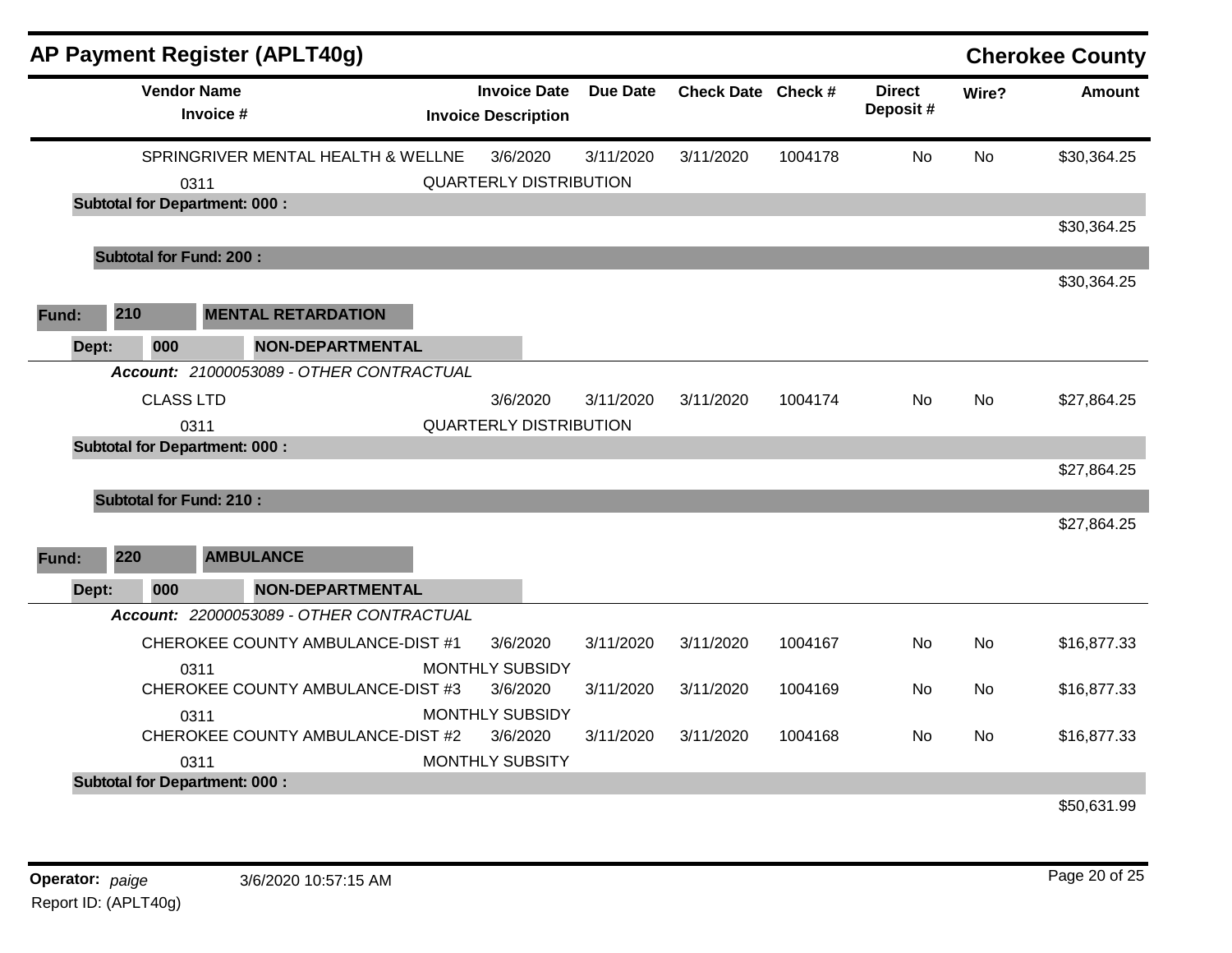|       |                                | <b>AP Payment Register (APLT40g)</b>                       |                                                   |                 |           |                    |                           |       | <b>Cherokee County</b> |
|-------|--------------------------------|------------------------------------------------------------|---------------------------------------------------|-----------------|-----------|--------------------|---------------------------|-------|------------------------|
|       | <b>Vendor Name</b>             | Invoice #                                                  | <b>Invoice Date</b><br><b>Invoice Description</b> | <b>Due Date</b> |           | Check Date Check # | <b>Direct</b><br>Deposit# | Wire? | Amount                 |
|       | <b>Subtotal for Fund: 220:</b> |                                                            |                                                   |                 |           |                    |                           |       |                        |
|       |                                |                                                            |                                                   |                 |           |                    |                           |       | \$50,631.99            |
| Fund: | 224                            | <b>CHEROKEE COUNTY 911</b>                                 |                                                   |                 |           |                    |                           |       |                        |
| Dept: | 000                            | <b>NON-DEPARTMENTAL</b>                                    |                                                   |                 |           |                    |                           |       |                        |
|       |                                | Account: 22400053300 - MISC PAID OUT                       |                                                   |                 |           |                    |                           |       |                        |
|       | <b>EQUATURE</b>                |                                                            | 2/26/2020                                         | 3/11/2020       | 3/11/2020 | 1004107            | <b>No</b>                 | No    | \$1,600.00             |
|       |                                | 46900<br><b>VERIZON WIRELESS</b>                           | <b>INV 46900</b><br>2/26/2020                     | 3/11/2020       | 3/11/2020 | 1004161            | No.                       | No.   | \$1,040.26             |
|       |                                | 9848680108<br><b>COVERT MEDIA CONSULTING</b>               | INV 9848680108<br>2/27/2020                       | 3/11/2020       | 3/11/2020 | 1004098            | No.                       | No    | \$295.00               |
|       |                                | 0311<br><b>AT&amp;T MOBILITY</b>                           | <b>REGISTRATION/TAYLOR HAYNES</b><br>2/26/2020    | 3/11/2020       | 3/11/2020 | 1004078            | No                        | No    | \$27.96                |
|       |                                | 0311                                                       | ACCT 287297386061                                 |                 |           |                    |                           |       |                        |
|       |                                | <b>Subtotal for Department: 000:</b>                       |                                                   |                 |           |                    |                           |       |                        |
|       |                                |                                                            |                                                   |                 |           |                    |                           |       | \$2,963.22             |
|       | <b>Subtotal for Fund: 224:</b> |                                                            |                                                   |                 |           |                    |                           |       |                        |
| Fund: | 230                            | <b>APPRAISER COSTS</b>                                     |                                                   |                 |           |                    |                           |       | \$2,963.22             |
| Dept: | 000                            | <b>NON-DEPARTMENTAL</b>                                    |                                                   |                 |           |                    |                           |       |                        |
|       |                                | Account: 23000053021 - PRINTING/OFFICE SUPPLIES            |                                                   |                 |           |                    |                           |       |                        |
|       |                                | CALIBRATED FORMS CO., INC                                  | 2/26/2020                                         | 3/11/2020       | 3/11/2020 | 1004082            | <b>No</b>                 | No    | \$688.40               |
|       |                                | 49162076<br>Account: 23000053074 - TELEPHONE BILLS         | INV 49162076                                      |                 |           |                    |                           |       |                        |
|       |                                | COLUMBUS TELEPHONE COMPANY                                 | 3/2/2020                                          | 3/11/2020       | 3/11/2020 | 1004095            | No                        | No    | \$279.86               |
|       |                                | 0311 CH<br>Account: 23000053088 - PROFESSIONAL DEVELOPMENT | <b>ACCT 7577</b>                                  |                 |           |                    |                           |       |                        |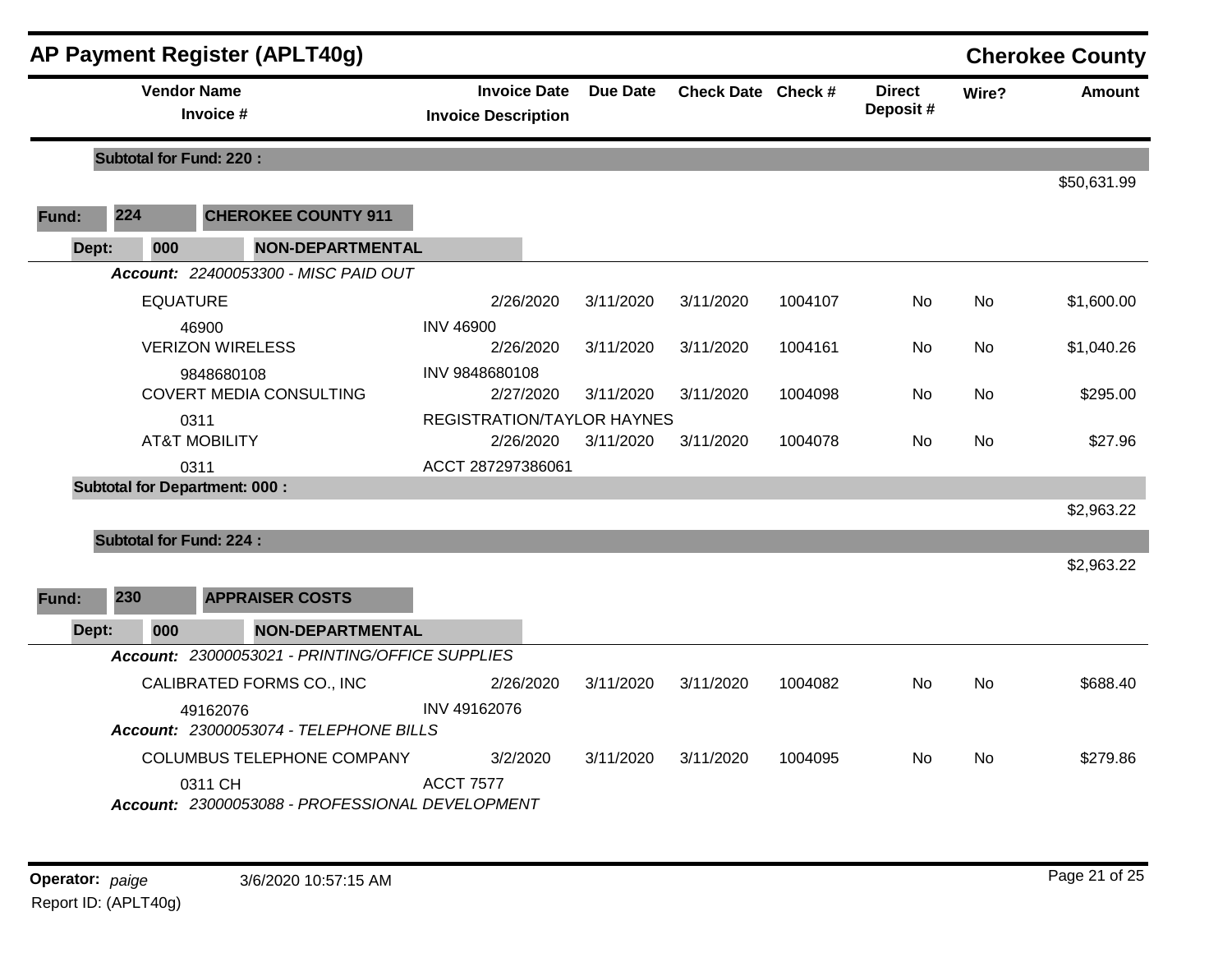|                 |                                | <b>AP Payment Register (APLT40g)</b>                    |                                                   |                 |                    |         |                           |           | <b>Cherokee County</b> |
|-----------------|--------------------------------|---------------------------------------------------------|---------------------------------------------------|-----------------|--------------------|---------|---------------------------|-----------|------------------------|
|                 |                                | <b>Vendor Name</b><br>Invoice #                         | <b>Invoice Date</b><br><b>Invoice Description</b> | <b>Due Date</b> | Check Date Check # |         | <b>Direct</b><br>Deposit# | Wire?     | Amount                 |
|                 |                                | KANSAS CO APPRAISERS ASSOC                              | 2/28/2020                                         | 3/11/2020       | 3/11/2020          | 1004124 | No                        | <b>No</b> | \$210.00               |
|                 |                                | 10011<br>KANSAS CO APPRAISERS ASSOC                     | <b>INV 3186</b><br>2/28/2020                      | 3/11/2020       | 3/11/2020          | 1004124 | No                        | No        | \$130.00               |
|                 |                                | 10011                                                   | <b>INV 2769</b>                                   |                 |                    |         |                           |           |                        |
|                 |                                | KANSAS CO APPRAISERS ASSOC                              | 2/28/2020                                         | 3/11/2020       | 3/11/2020          | 1004124 | No                        | No        | \$190.00               |
|                 |                                | 10011                                                   | <b>INV 3191</b>                                   |                 |                    |         |                           |           |                        |
|                 |                                | <b>Subtotal for Department: 000:</b>                    |                                                   |                 |                    |         |                           |           |                        |
|                 |                                |                                                         |                                                   |                 |                    |         |                           |           | \$1,498.26             |
|                 | <b>Subtotal for Fund: 230:</b> |                                                         |                                                   |                 |                    |         |                           |           |                        |
|                 |                                |                                                         |                                                   |                 |                    |         |                           |           | \$1,498.26             |
| Fund:           | 260                            | <b>EMPLOYEE BENEFITS</b>                                |                                                   |                 |                    |         |                           |           |                        |
| Dept:           | 000                            | <b>NON-DEPARTMENTAL</b>                                 |                                                   |                 |                    |         |                           |           |                        |
|                 |                                | Account: 26000053216 - VSP Insurance                    |                                                   |                 |                    |         |                           |           |                        |
|                 |                                | <b>VISION SERVICE PLAN</b>                              | 2/26/2020                                         | 3/11/2020       | 3/11/2020          | 1004163 | No                        | No        | \$1,758.78             |
|                 |                                | 0311<br>Account: 26000053404 - KWORCC POOL CONTRIBUTION | CLIENT 30086480                                   |                 |                    |         |                           |           |                        |
|                 | <b>KWORCC</b>                  |                                                         | 3/2/2020                                          | 3/11/2020       | 3/11/2020          | 1004130 | No                        | No        | \$4,887.00             |
|                 |                                | 0311                                                    | 2019 AUDITED PREMIUM STATEMENT                    |                 |                    |         |                           |           |                        |
|                 |                                | <b>Subtotal for Department: 000:</b>                    |                                                   |                 |                    |         |                           |           |                        |
|                 |                                |                                                         |                                                   |                 |                    |         |                           |           | \$6,645.78             |
|                 | <b>Subtotal for Fund: 260:</b> |                                                         |                                                   |                 |                    |         |                           |           |                        |
|                 |                                |                                                         |                                                   |                 |                    |         |                           |           | \$6,645.78             |
| Fund:           | 300                            | <b>SERVICE FOR ELDERLY</b>                              |                                                   |                 |                    |         |                           |           |                        |
| Dept:           | 000                            | NON-DEPARTMENTAL                                        |                                                   |                 |                    |         |                           |           |                        |
|                 |                                | Account: 30000053072 - GAS, ELECTRIC, WATER             |                                                   |                 |                    |         |                           |           |                        |
|                 |                                | EMPIRE DISTRICT ELECTRIC COMPANY                        | 2/26/2020                                         | 3/11/2020       | 3/11/2020          | 1004106 | No                        | No        | \$121.48               |
|                 |                                | 0311 EL1                                                | ACCT 828267-31-0                                  |                 |                    |         |                           |           |                        |
| Operator: paige |                                | 3/6/2020 10:57:15 AM                                    |                                                   |                 |                    |         |                           |           | Page 22 of 25          |

Report ID: (APLT40g)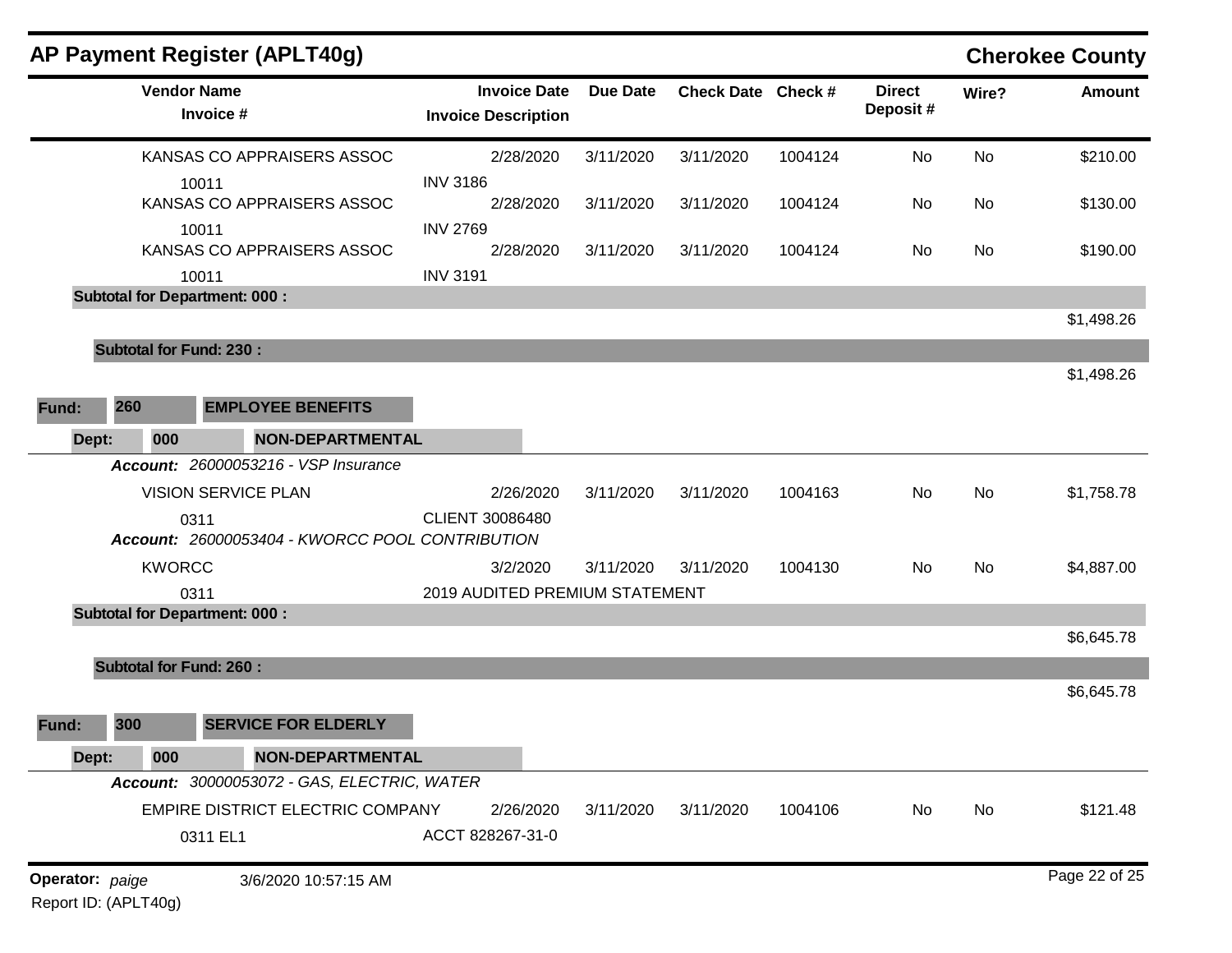|       | <b>Vendor Name</b><br>Invoice #       |                                         | <b>Invoice Date</b><br><b>Invoice Description</b> | <b>Due Date</b> | Check Date Check # |         | <b>Direct</b><br>Deposit# | Wire?     | <b>Amount</b>        |
|-------|---------------------------------------|-----------------------------------------|---------------------------------------------------|-----------------|--------------------|---------|---------------------------|-----------|----------------------|
|       | <b>CITY OF GALENA</b>                 |                                         | 3/2/2020                                          | 3/11/2020       | 3/11/2020          | 1004092 | No                        | <b>No</b> | \$87.90              |
|       | 0311<br><b>CITY OF COLUMBUS</b>       |                                         | ACCT 10006000<br>3/2/2020                         | 3/11/2020       | 3/11/2020          | 1004091 | No                        | <b>No</b> | \$55.56              |
|       | 0311 EL                               | <b>EMPIRE DISTRICT ELECTRIC COMPANY</b> | ACCT 07-48820-01<br>2/26/2020                     | 3/11/2020       | 3/11/2020          | 1004106 | No                        | No        | \$112.47             |
|       | 0311 EL<br>KANSAS GAS SERVICE         |                                         | ACCT 124991-59-7<br>3/2/2020                      | 3/11/2020       | 3/11/2020          | 1004126 | No                        | <b>No</b> | \$65.50              |
|       | 0311 EL1<br>KANSAS GAS SERVICE        |                                         | ACCT 510724504 2014982 18<br>3/2/2020             | 3/11/2020       | 3/11/2020          | 1004126 | No                        | No        | \$55.00              |
|       | 0311 EL<br>KANSAS GAS SERVICE         |                                         | ACCT 510020083 1175382 00<br>3/2/2020             | 3/11/2020       | 3/11/2020          | 1004126 | No                        | <b>No</b> | \$195.24             |
|       | 0311 EL2                              |                                         | ACCT 512076592 1191351 09                         |                 |                    |         |                           |           |                      |
|       | <b>Subtotal for Department: 000:</b>  |                                         |                                                   |                 |                    |         |                           |           | \$693.15             |
| Fund: | <b>Subtotal for Fund: 300:</b><br>304 | <b>SPIDER PROGRAM</b>                   |                                                   |                 |                    |         |                           |           | \$693.15             |
| Dept: | 000                                   | <b>NON-DEPARTMENTAL</b>                 |                                                   |                 |                    |         |                           |           |                      |
|       |                                       | Account: 30400053300 - MISC PAID OUT    |                                                   |                 |                    |         |                           |           |                      |
|       |                                       | BROOKS-JEFFREY MARKETING, INC           | 2/28/2020<br><b>INV 191827</b>                    | 3/11/2020       | 3/11/2020          | 1004080 | No                        | <b>No</b> | \$190.00             |
|       |                                       |                                         |                                                   |                 |                    |         |                           | No        |                      |
|       | 191827                                | BROOKS-JEFFREY MARKETING, INC           | 2/28/2020                                         | 3/11/2020       | 3/11/2020          | 1004080 | No                        |           |                      |
|       | 191806                                |                                         | <b>INV 191806</b>                                 |                 |                    |         |                           |           |                      |
|       | <b>Subtotal for Department: 000:</b>  |                                         |                                                   |                 |                    |         |                           |           |                      |
|       | <b>Subtotal for Fund: 304:</b>        |                                         |                                                   |                 |                    |         |                           |           | \$208.23<br>\$398.23 |
| Fund: | 330                                   | <b>SEWER DISTRICT#1 OPER</b>            |                                                   |                 |                    |         |                           |           | \$398.23             |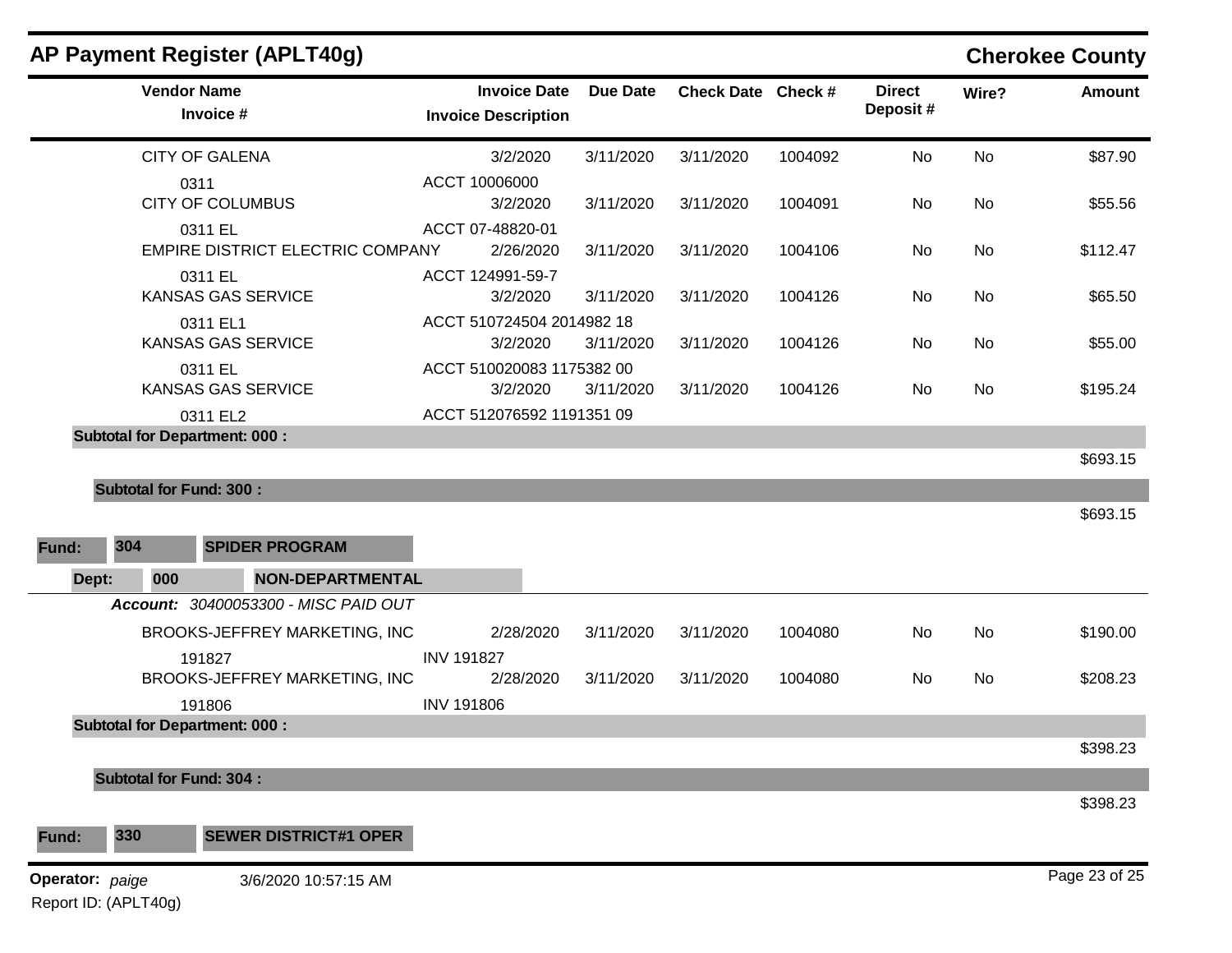|       |                                      | AP Payment Register (APLT40g)                                  |                                                   |                 |                    |         |                                   |           | <b>Cherokee County</b> |
|-------|--------------------------------------|----------------------------------------------------------------|---------------------------------------------------|-----------------|--------------------|---------|-----------------------------------|-----------|------------------------|
|       | <b>Vendor Name</b><br>Invoice #      |                                                                | <b>Invoice Date</b><br><b>Invoice Description</b> | <b>Due Date</b> | Check Date Check # |         | <b>Direct</b><br>Deposit#         | Wire?     | <b>Amount</b>          |
| Dept: | 000                                  | <b>NON-DEPARTMENTAL</b>                                        |                                                   |                 |                    |         |                                   |           |                        |
|       |                                      | Account: 33000053072 - GAS, ELECTRIC, WATER                    |                                                   |                 |                    |         |                                   |           |                        |
|       |                                      | <b>EMPIRE DISTRICT ELECTRIC COMPANY</b>                        | 2/28/2020                                         | 3/11/2020       | 3/11/2020          | 1004106 | No                                | No        | \$166.68               |
|       |                                      | 866807-56-3 SEWER 10<br>EMPIRE DISTRICT ELECTRIC COMPANY       | ACCT #866807-56-3<br>2/26/2020                    | 3/11/2020       | 3/11/2020          | 1004106 | No                                | No        | \$1,219.09             |
|       |                                      | 547731-85-1 SEWER 12<br>EMPIRE DISTRICT ELECTRIC COMPANY       | INV # 547731-85-1<br>2/27/2020                    | 3/11/2020       | 3/11/2020          | 1004106 | No                                | <b>No</b> | \$165.86               |
|       |                                      | 369339-68-4 SEWER 8<br><b>EMPIRE DISTRICT ELECTRIC COMPANY</b> | ACCT #369339-68-4<br>3/2/2020                     | 3/11/2020       | 3/11/2020          | 1004106 | <b>No</b>                         | <b>No</b> | \$188.76               |
|       |                                      | 059522-21-9 SEWER 11<br>Account: 33000053074 - TELEPHONE BILLS | ACCT # 059522-21-9                                |                 |                    |         |                                   |           |                        |
|       | <b>CENTURYLINK</b>                   |                                                                | 3/2/2020                                          | 3/11/2020       | 3/11/2020          | 1004084 | No.                               | No        | \$184.56               |
|       |                                      | ACCT #438097159 SEWER 1                                        | ACCT #438097159                                   |                 |                    |         |                                   |           |                        |
|       | <b>Subtotal for Department: 000:</b> |                                                                |                                                   |                 |                    |         |                                   |           |                        |
|       |                                      |                                                                |                                                   |                 |                    |         |                                   |           | \$1,924.95             |
|       | <b>Subtotal for Fund: 330:</b>       |                                                                |                                                   |                 |                    |         |                                   |           |                        |
|       |                                      |                                                                |                                                   |                 |                    |         |                                   |           | \$1,924.95             |
|       |                                      |                                                                |                                                   |                 |                    |         | Total for Bank 1 Account 1120298: |           | \$301,529.70           |
|       |                                      |                                                                |                                                   |                 |                    |         | ***** Total Invoices Paid:        |           | \$301,529.70           |